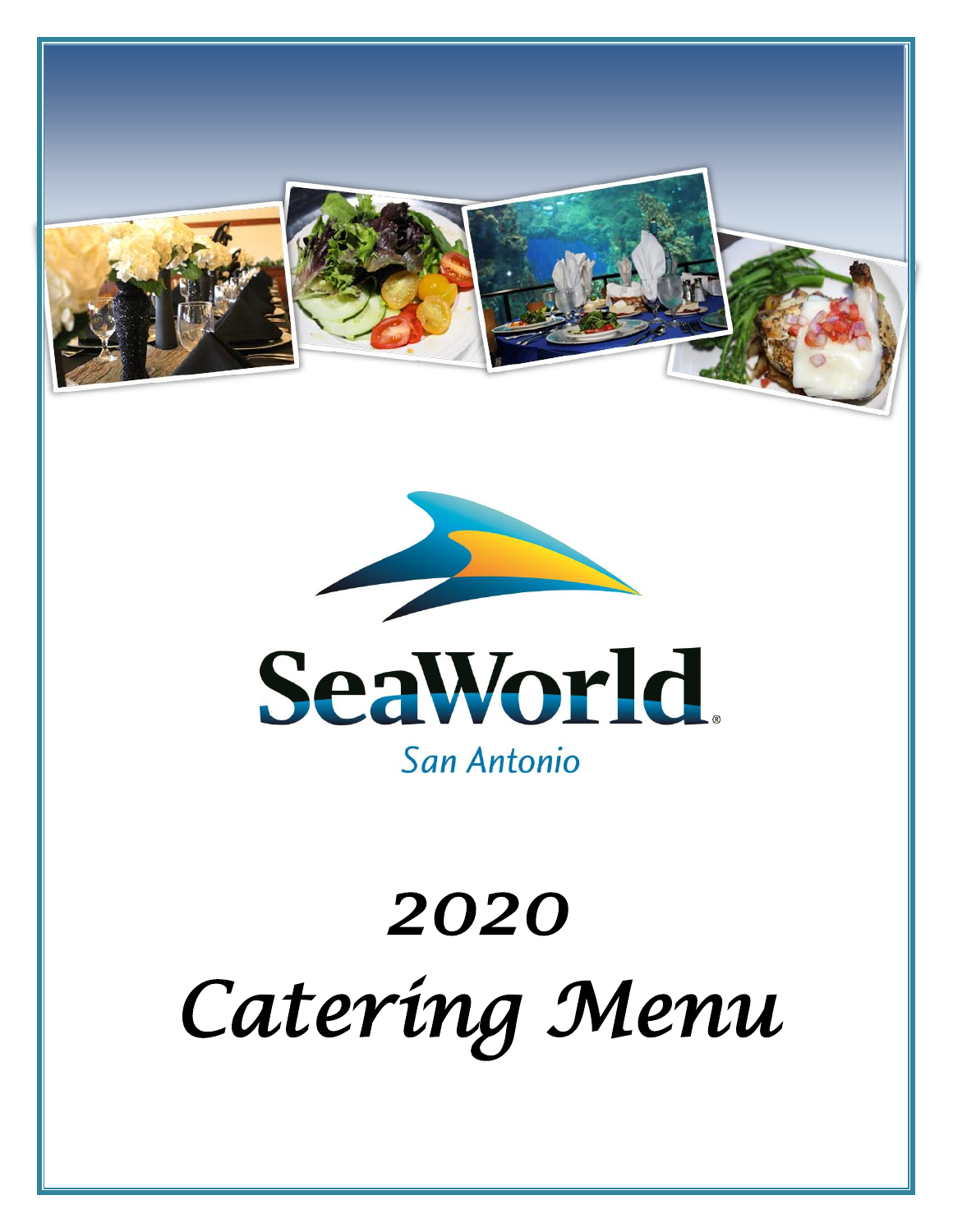## **CONTINENTAL BREAKFAST BUFFETS**

*All Breakfasts include Freshly Brewed Coffee and Chilled Orange & Apple Juice. 50 ppl minimum* 

#### **The Express Continental**

Display of Seasonal Fresh Fruits and Melons Served Sliced and Whole Assortment of Muffins, Cheese and Fruit Danish made daily in our Bakery An Assortment of Freshly Baked Bagels served with Cream Cheese **\$15.00**

#### **The Deluxe Continental**

Display of Seasonal Fresh Fruits and Melons Served Sliced and Whole Assorted Individual Yogurts Assorted Dry Cereals with Skim and 2% Milk Bananas and Seasonal Fresh Berries Assortment of Mini Muffins, Petite Cheese and Fruit Danish made daily in our Bakery An Assortment of Freshly Baked Bagels served with Cream Cheese **\$19.00**

## **BREAKFAST BUFFET**

**Shamu's Sunrise Breakfast Buffet**

Display of Seasonal Fresh Fruits and Melons served sliced and whole Assorted Individual Yogurts Assorted Dry Cereals with 2% Milk Bananas and Seasonal Fresh Berries Assortment of Mini Muffins, Petite Cheese and Fruit Danish made daily in our Bakery An Assortment of Freshly Baked Bagels served with cream cheese Farm Fresh Fluffy Scrambled Eggs Country Style Breakfast Potatoes French Toast with Cinnamon-Apple Compote Country Link Sausage & Crispy Bacon **\$21.00**

## **PLATED BREAKFAST**

**Captain's Breakfast** Mélange of Fresh Tropical Fruits Scrambled Eggs Country Link Sausage and Crisp Bacon Strips Country Style Breakfast Potatoes Bakery Fresh Mini Muffins and Biscuits with Butter and Assorted Fruit Preserves **\$18.00**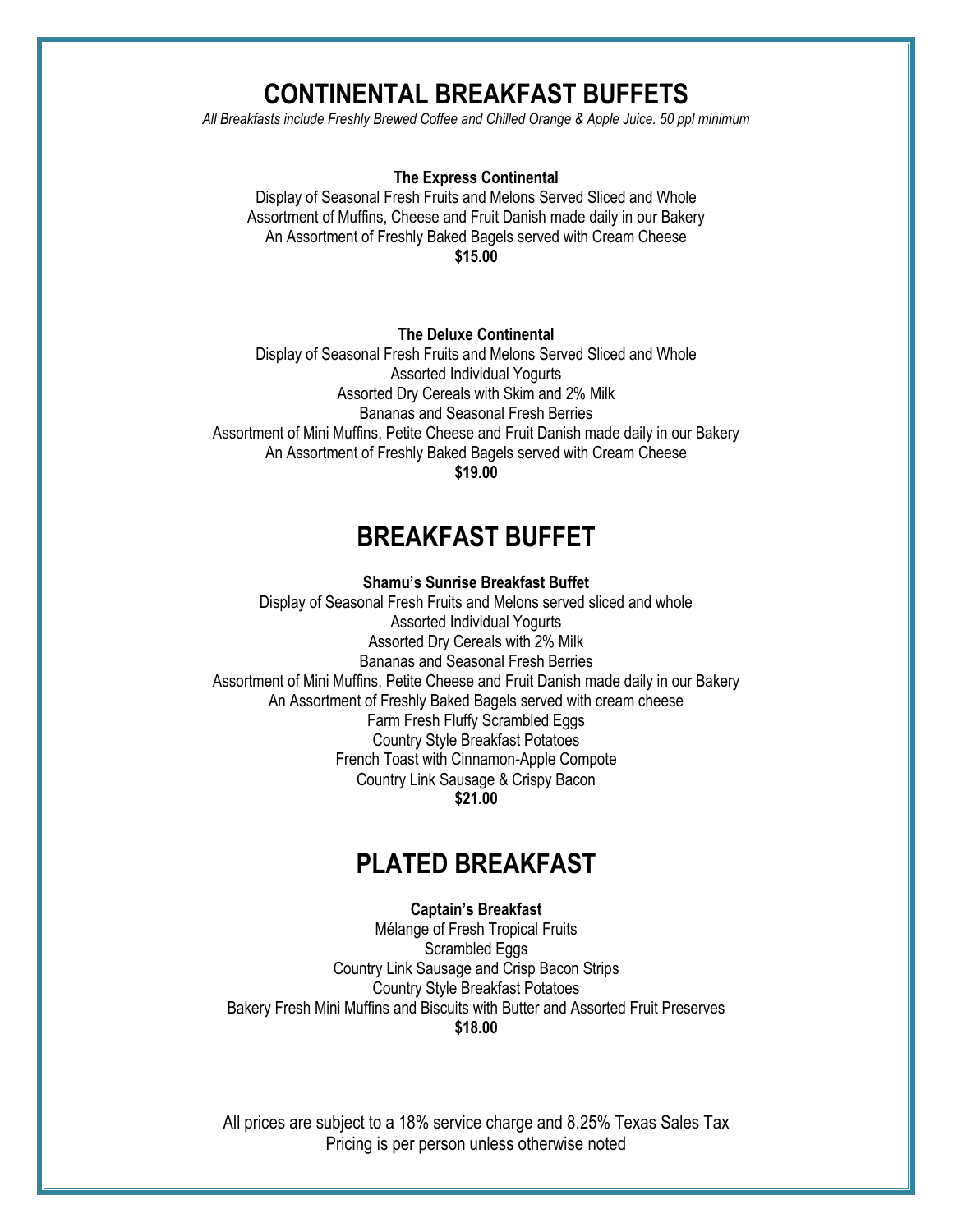## **ADDITIONAL BREAKFAST SIDE ITEMS**

*Breakfast side items are ordered to complement the existing buffet menus*

Assorted Fruit Kolache's **\$1.50**

Ham, Egg and Cheese Croissant or Bagel Sandwiches **\$3.50**

Breakfast Tacos (Choose two types) Egg, Potato & Egg, Bacon & Egg, Sausage & Egg or Chorizo & Egg **\$3.50**

> Country Biscuits and Sausage Gravy **\$3.50**

> > Cinnamon French Toast **\$3.50**

Breakfast Burritos Bacon, Egg, Cheese & Pico de Gallo or Egg, Cheese & Pico de Gallo **\$5.00**

> Omelet Made to Order Station (Maximum 150 guests) **\$5.00**

Chef Carved Honey-Glazed Ham **\$5.00**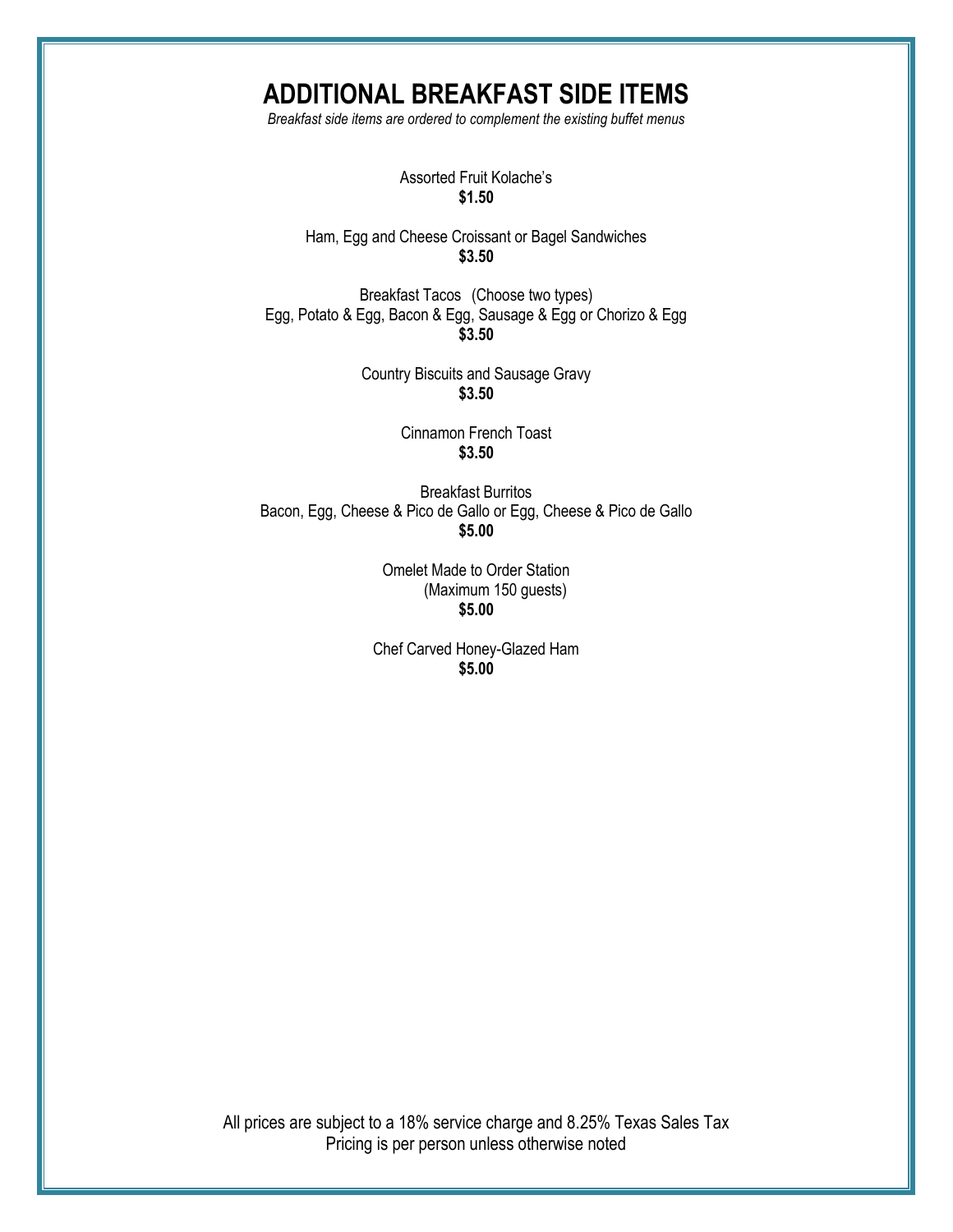## **BREAKOUT SESSIONS**

*All Breakout Sessions must be purchased in addition to Breakfast and or Lunch menu Based on 45 Minutes of Service Time*

#### **Ice Cream Social**

A Variety of Ice Cream Novelties and Treats Examples: Frozen Fruit Bars, Shamu Ice Cream Bars, etc. **\$5.00**

#### **From the Bakery**

Assortment of Fresh Sliced Fruit Freshly Baked Brownies A Selection of Freshly Baked Cookies Crispy Rice Treats **\$5.00**

#### **SeaWorld Trainer's Health Break**

Assortment of Fresh Tropical Fruit with Fruit Dip Fresh Whole Fruit Selection of Granola Bars Selection of Individual Yogurts **\$5.50**

## **INDIVIDUAL SELECTIONS**

*All Selections must be purchased in addition to Breakfast and or Lunch menu* 

Freshly Baked Muffins (Jumbo/Mini)  $$24.00/\$12.00$  per dozen Freshly Baked Cheese and Fruit Danish (Jumbo/Mini) \$24.00/\$12.00 per dozen Bakery Fresh Bagels with Cream Cheese (Jumbo/Mini) \$24.00/\$12.00 per dozen Bakery Fresh Cookies (Jumbo/Mini) 624.00/\$12.00 per dozen Assorted Fruit Kolache's **\$18.00 per dozen** Shamu Ice Cream Bars **\$3.00** each Chips & Pretzels – individual bags  $$1.50$  each Popcorn – individual bags  $$3.00$  each Coke Products (20 oz. Bottle) \$3.00 each Dasani Water **\$3.00 each** Assorted Fruit Juices **\$3.50 each**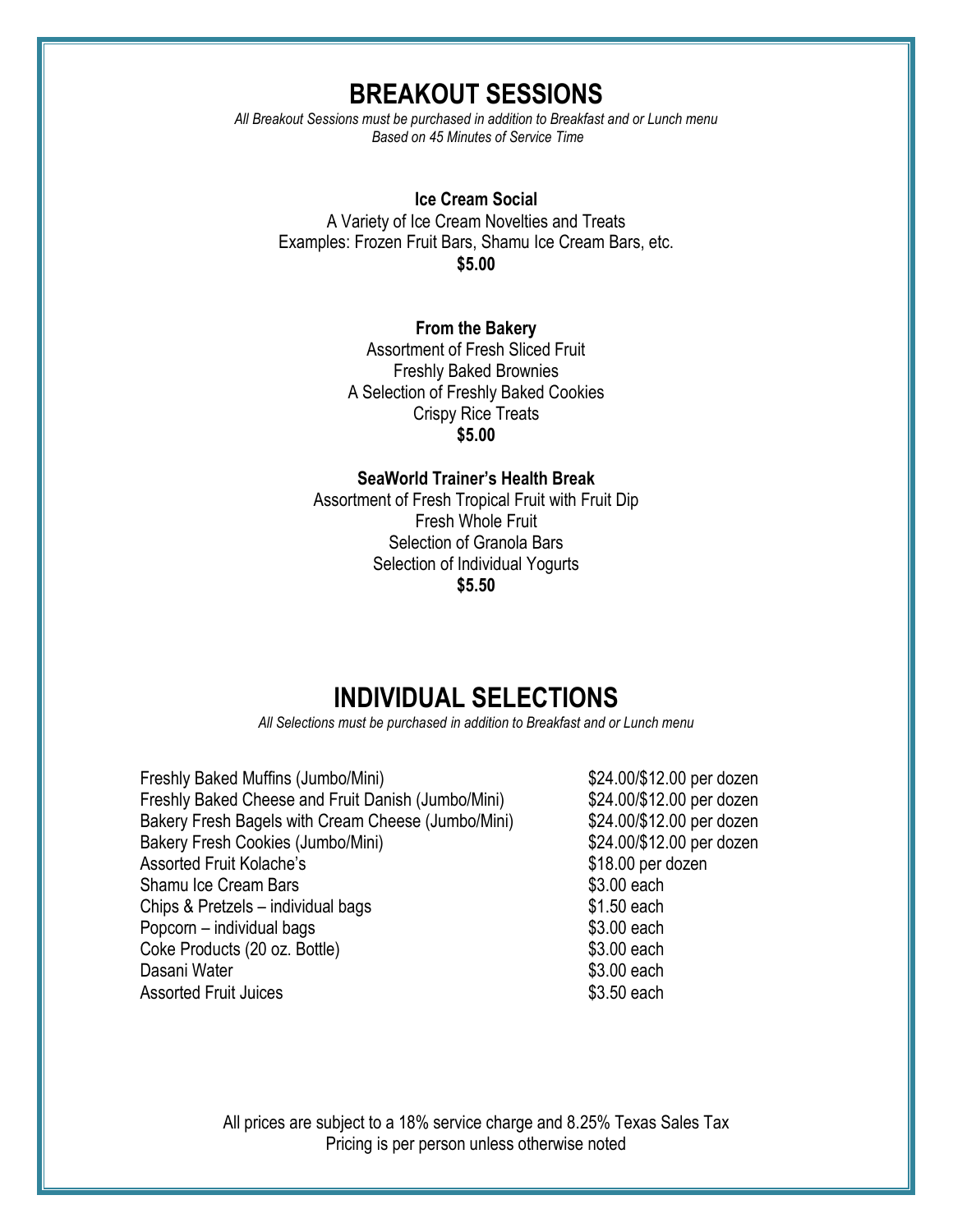## **BEVERAGE SELECTIONS**

## **COFFEE STATION**

| Coffee Station (Includes set up, 1 gallon of each, regular |                     |
|------------------------------------------------------------|---------------------|
| and decaffeinated coffee, condiments)                      | \$50.00 per station |
| Each additional gallon (serves approx. 16-8 ounce cups)    | \$20.00 per gallon  |
| *Add coffee service to any lunch or dinner menu            | \$2.00 per person   |
| *Add Herbal Tea service to any lunch or dinner menu        | $$2.00$ per person  |
| *Add Hot Chocolate service to any lunch or dinner menu     | \$2.00 per person   |

## **SOFT DRINK STATION**

*Unlimited Consumption Coke Products and Bottled Water*

### **Beverage Station includes Coke Products & Bottled Water**

Up to 4 hours: \$6.00 4-8 hours: \$9.00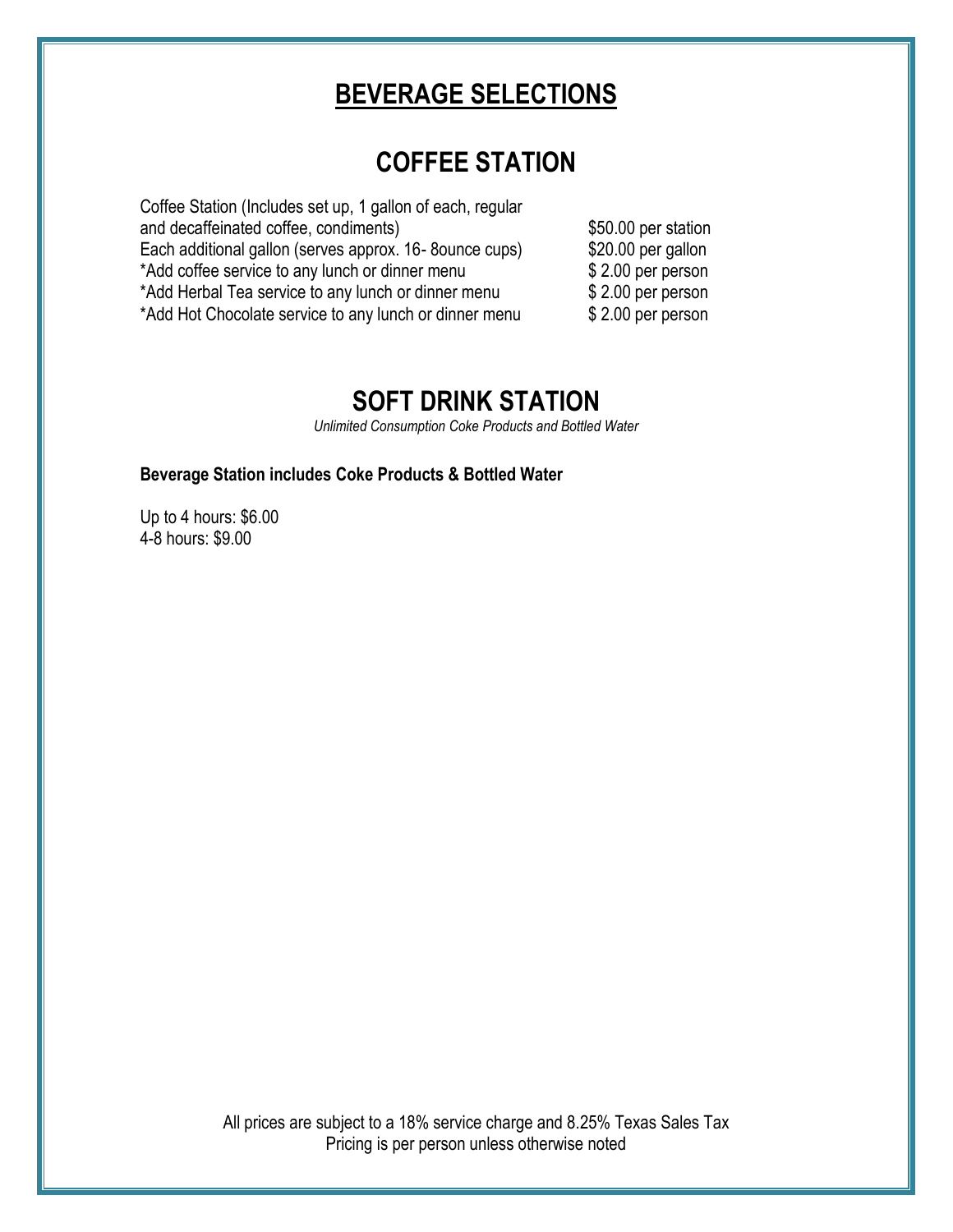## **THEMED BREAKS**

*All Themed Breakout Sessions must be purchased in addition to Breakfast and or Lunch menu Based on 45 Minutes of Service Time. Price is per person*

#### **SeaWorld Social**

Spinach Dip served in a Bread round with assorted Crackers Vegetable Crudités Display to include: Carrot Sticks, Celery Sticks, Zucchini, Squash, Broccoli and Sweet Gherkins served with Creamy Herb Dip **\$8.00**

**French Delight**

A display of Cubed International and Domestic Cheese Fresh Fruits and Seasonal Berries French Bread and Crackers Baked Brie en Croute **\$9.00**

#### **Sports Fanatic**

Tropical Fruit served sliced and whole Tortilla Chips Served with Salsa and Pretzels and Mixed Nuts Assorted Ice Cream Novelty Bars **\$10.00**

#### **Sicilian Antipasto Tray**

Italian Meats and Cheeses **Artichokes** Mushrooms Peppers Vegetable Jardinière **\$10.00**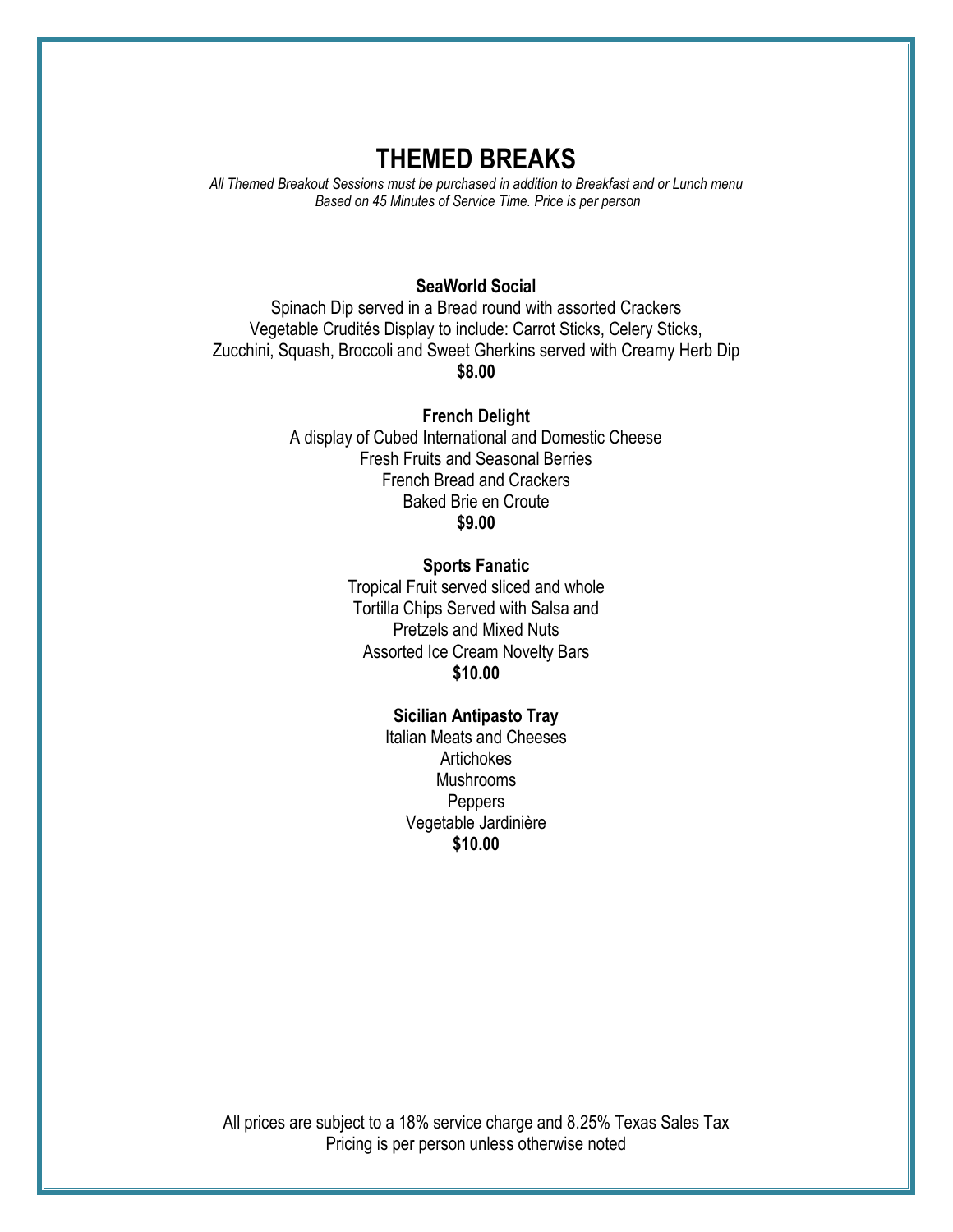



## San Antonio

## *Lunch & Dinner Buffets*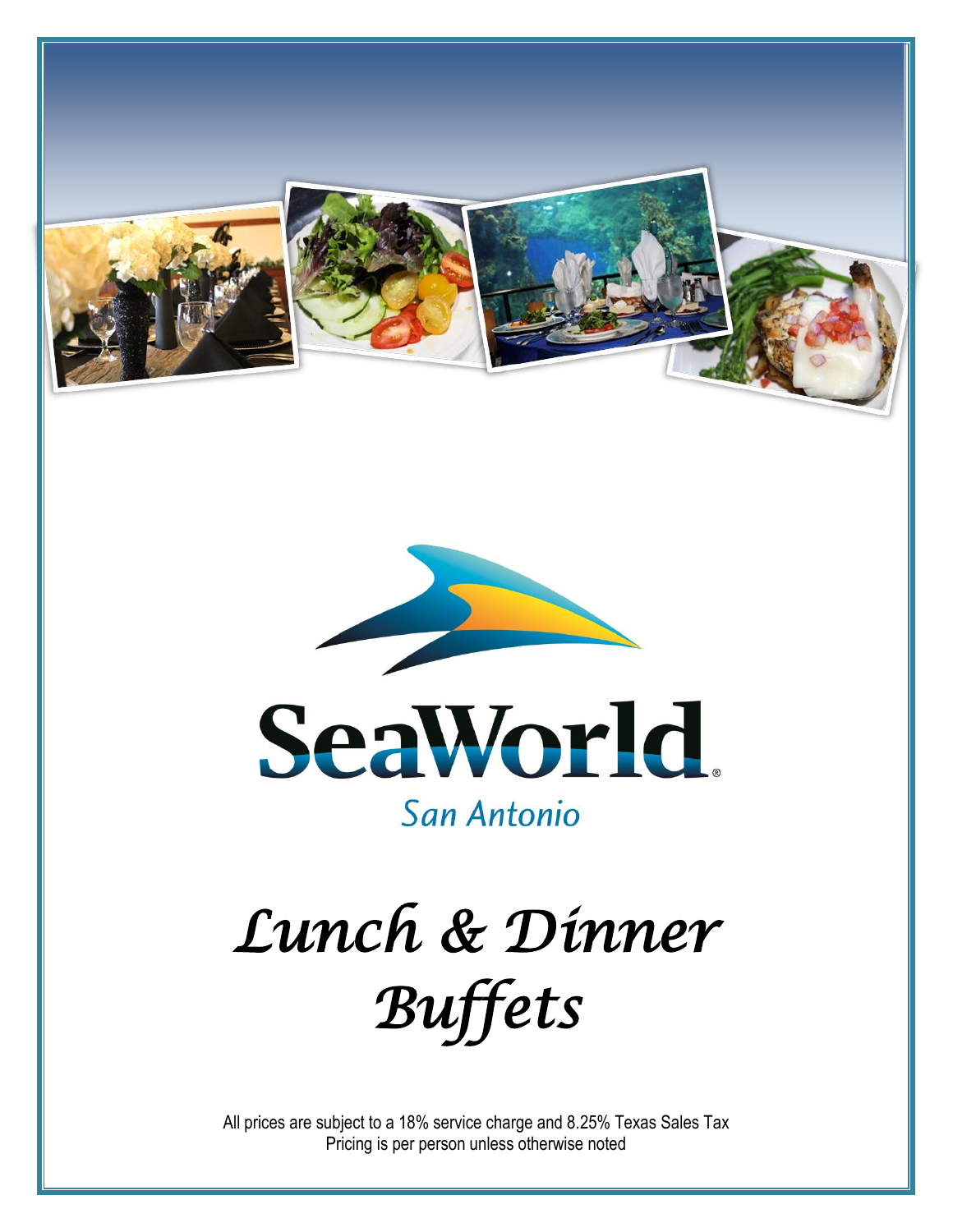## **LUNCHEON BUFFETS**

*All Lunch Buffets served with Iced Tea and Water*

#### **Express Deli Display**

Dijon Potato Salad

Luncheon Relish Tray of Carrots, Celery, Sweet Pickles, Olives and Ranch Dip Deli-Style Sandwiches of Sliced Roast Beef, Oven Roasted Turkey Breast, Baked Ham, Provolone Cheese, Lettuce and Tomato served on an assortment of Freshly Assorted Rolls Individual Bags of Assorted Chips Assortment of Freshly Baked Cookies Condiments: Mayonnaise and Mustard **\$20.00** *Add a Build your Own Sandwich Buffet – Additional \$2.00 per person*

#### **Shamu's Premium Deli Display**

Tray of Sliced Seasonal Melons, Pineapple and Garnished with Grape Clusters and Berries Tossed Garden Salad with toppings to include: Tomatoes, Carrots, Red Onions, Peppers, Grated Cheese and a selection of Dressings Italian Style Three Bean Salad Buffalo Mozzarella and Sliced Plum Tomatoes with Fresh Basil and Olive Oil A Display of Selected Meats and Cheeses including: Smoked Turkey Breast, Sliced Roast Beef, Baked Ham, Cheddar, Swiss and Provolone Cheese SeaWorld Bakery Fresh Vienna White Bread and Assorted Rolls Condiments to include Lettuce, Tomato, Mayonnaise and Mustard Freshly Baked Cheesecake with Fruit Topping **\$25.00**

## **Deli Enhancements**

**Soup: (Choose any one)** Chicken Tortilla Soup

Italian Vegetable Soup Broccoli and Cheese Soup **\$3.50 per person**

**Hot Baked Potato Bar**

Toppings to include: Sour Cream, Butter, Shredded Cheese, Chives and Bacon Bits **\$4.00 per person**

#### **Build Your Own Pasta Bar to include:**

Tri Color Rotini, Penne Pasta Alfredo Sauce, Marinara Sauce Sliced Chicken, Italian Sausage Chef's Selection of Garden Fresh Vegetables Bakery Fresh Garlic Bread Sticks **\$5.00 per person**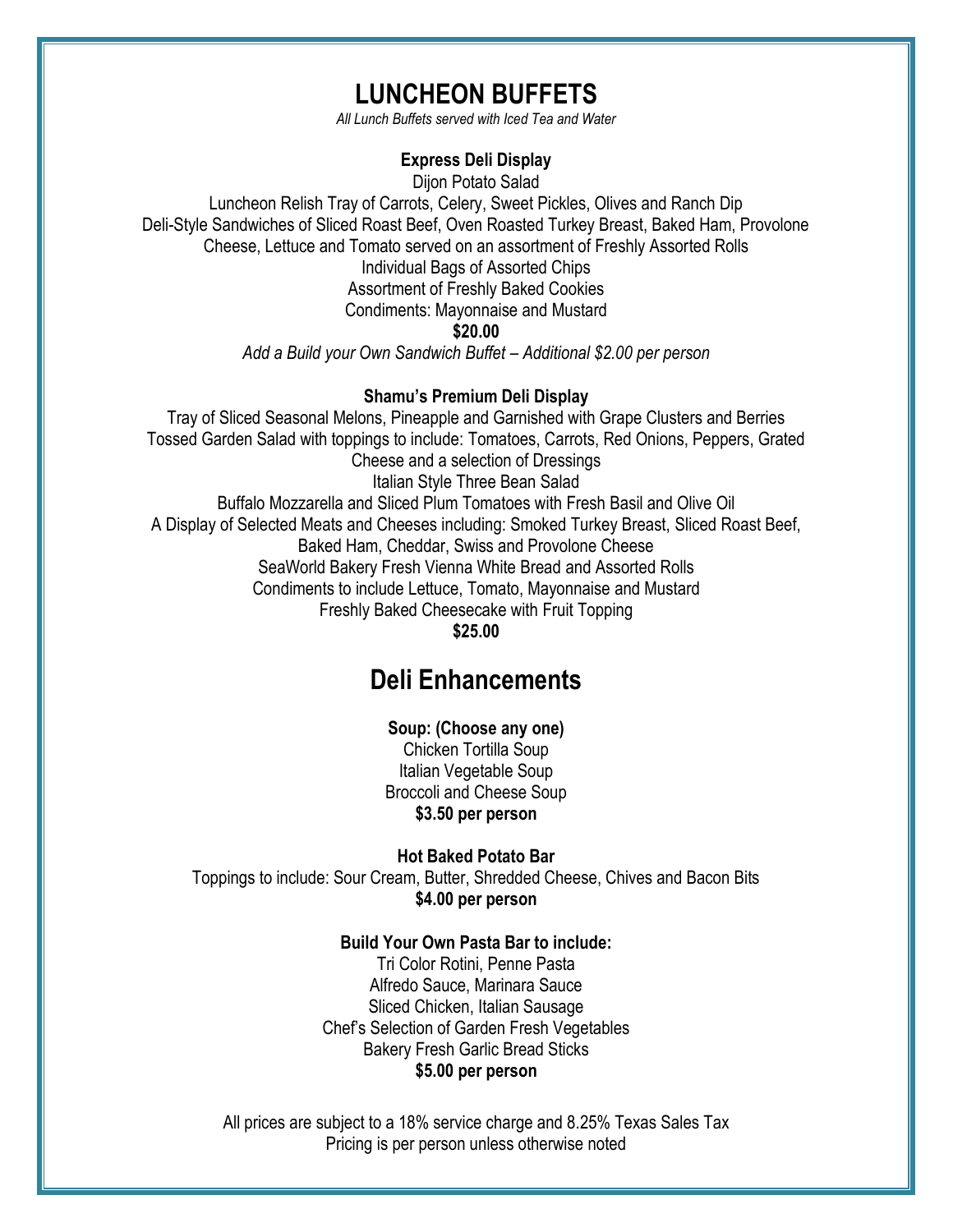**Texas Lunch Buffet** Mixed Garden Green Salad with Assorted Dressings Creamy Potato Salad Pulled Pork BBQ Sandwiches SeaWorld's Signature Smoked BBQ Chicken Whole Kernel Buttered Corn Baked Beans Assortment of Rolls with Butter Warm Fruit Cobbler **\$25.00**

#### **SeaWorld's Lunch Buffet**

Mixed Garden Green Salad with Assorted Dressings Chilled Seafood Pasta Salad of Baby Shrimp and Crab, Mixed Vegetables with a Pesto Ranch Dressing Sliced Rosemary Encrusted Garlic Roast Beef – with a creamy demi glace Herb Roasted Chicken Herb Roasted Bliss Potatoes Wild Rice Pilaf Sautéed Seasonal Vegetable Medley Bakery Fresh Rolls and Butter Assortment of Freshly Baked Brownies and Cookies **\$29.00**

#### **Italian Luncheon Buffet**

Mixed Greens with Assorted Dressing Chilled Pasta Salad with Italian Dressing Chicken Parmigiana *Lightly Breaded Breast of Chicken topped with Marinara and Mozzarella Cheese* Penne Pasta with Creamy Alfredo Sauce Spaghetti & Marinara Sauce Garlic Bread Sticks From the Bakery – Tiramisu Cake **\$30.00**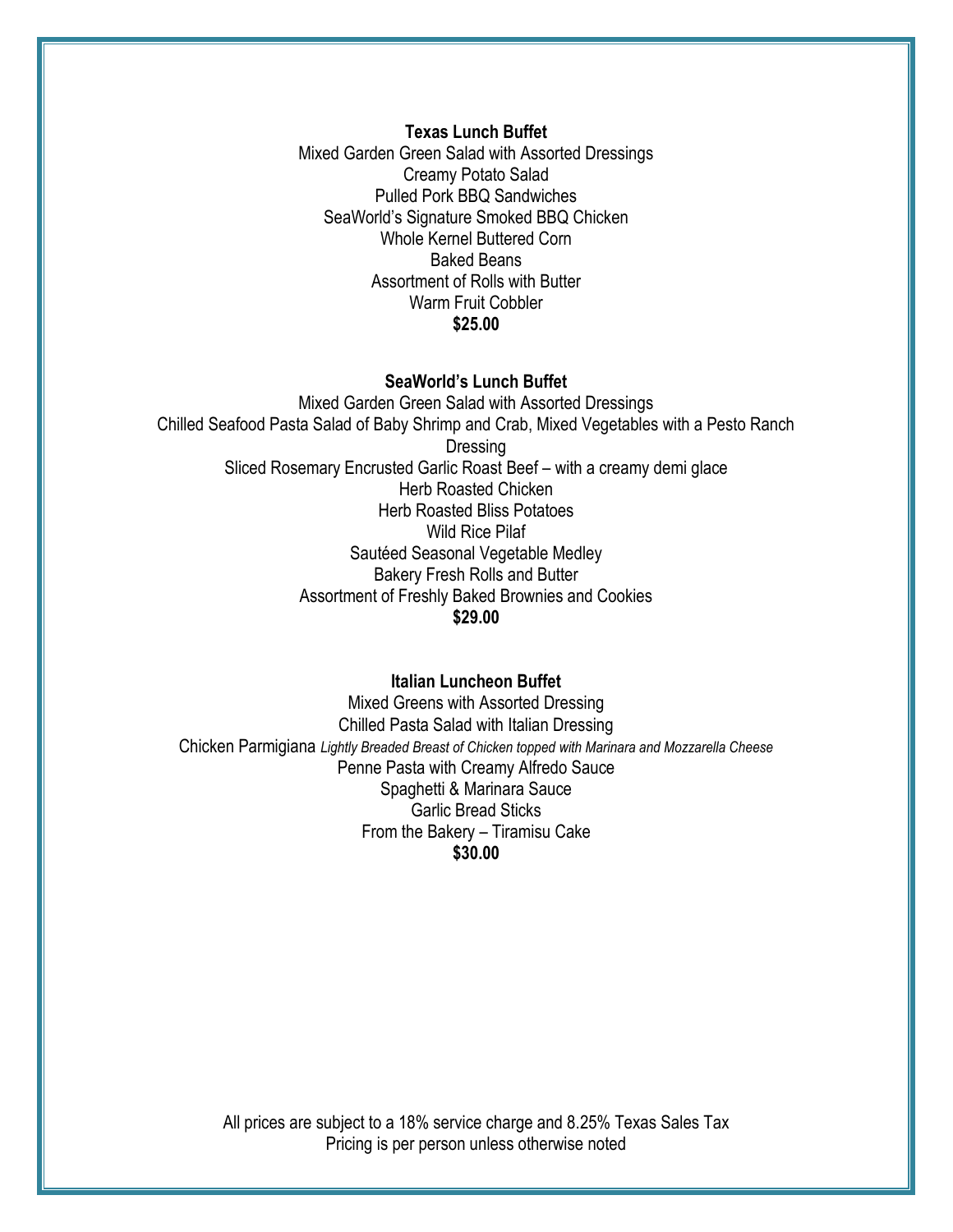## **DINNER BUFFETS**

*All dinner menus include Iced Tea and Water*

#### **South of the Border**

Chips & Salsa / Chili con Queso Black Bean and Corn Salad Pico de Gallo, Guacamole, Grated Cheese, Jalapenos and Sour Cream Warm Flour Tortillas Seasoned Grilled Chicken and Beef Fajitas with Peppers and Onions Cheese Enchiladas Traditional Pork Tamales with Chili Sauce Mexican Style Rice Borracho Beans Margarita Cheese Cake **\$30.00**

#### **Texas Hoedown**

Fresh Garden Green Salad with Toppings Roasted Garlic Potato Salad Freshly Baked Jalapeno Corn Bread Chef Attended Carved SeaWorld's Signature Sliced BBQ Brisket SeaWorld's Signature Smoked BBQ Chicken BBQ Spare Ribs Smoked Sausage Cream Corn BBQ Baked Beans Warm Fruit Cobbler **\$32.00**

#### **Luau Dinner Buffet**

Tropical Field of Greens Salad with Assortment of Dressings Tropical Fruit Salad Roasted Chicken with tropical Sweet and Sour Sauce Mahi-Mahi with Pina Colada Sauce Hawaiian Style Smoked Pork Loin with an orange ginger glaze Fried Rice Asian Stir Fried Vegetables Pineapple Upside-down Cake **\$36.00**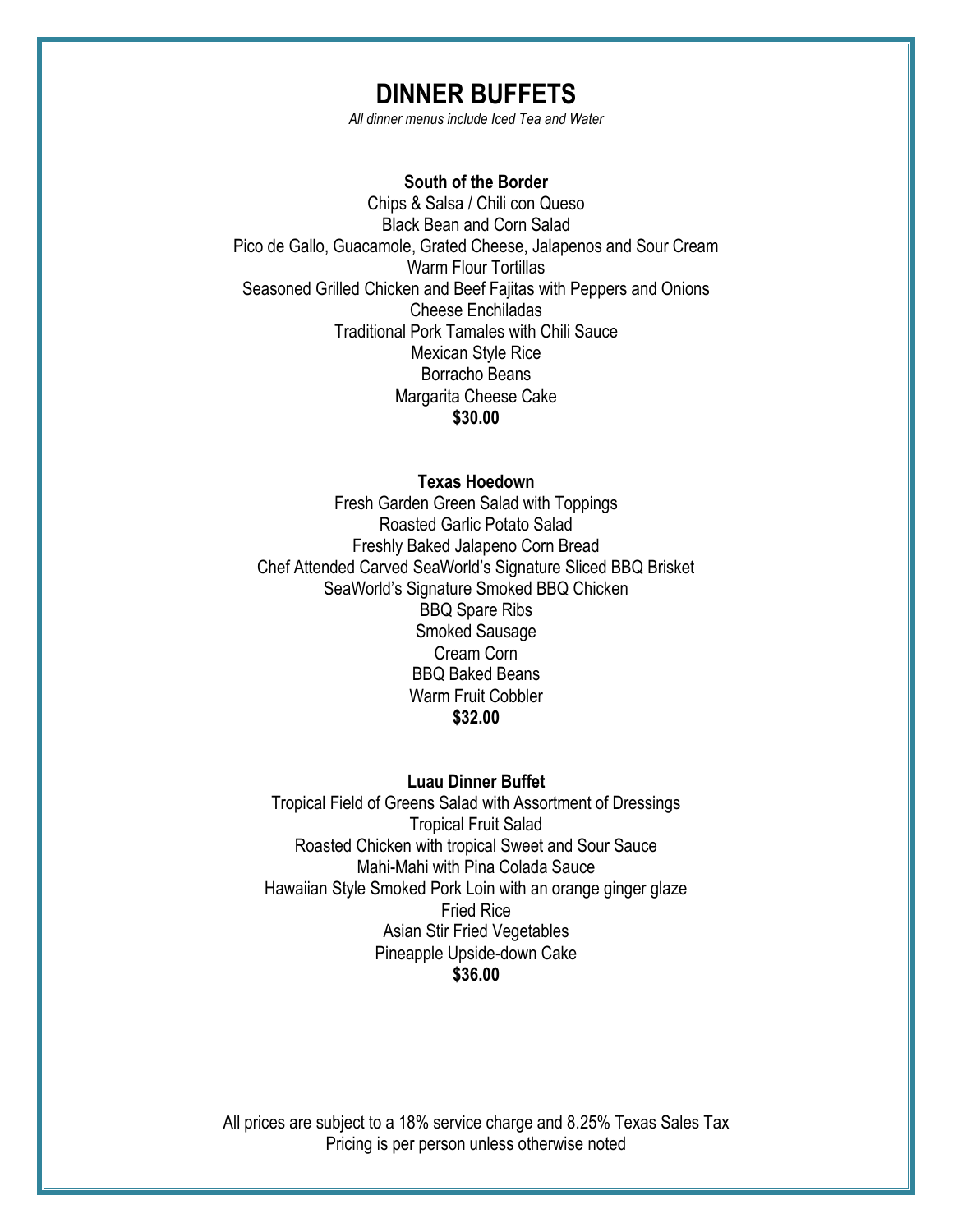#### **International Buffet**

Mixed Field of Greens with Dressings Chilled Pasta Salad with Italian Dressing Chef Carved Garlic Roasted Sirloin Jamaican Style Jerked Pork Loin Teriyaki Glazed Salmon Rice Pilaf Grilled Vegetables Roasted Red Potatoes Freshly Baked Dinner Rolls with Whipped Butter Warm Bread Pudding with Bourbon Sauce **\$43.00**

#### **Southern Barbecue Buffet**

Creamy Cole Slaw with Celery Seed Roasted Red Bliss Potato Salad Marinated Cucumbers and Tomato Salad with Scallions Amber Bock Pulled Pork *with Texas Barbecue Sauce* Georgia Peach and Pecan Chicken *Baked Chicken with Peach and Pecan Barbecue Sauce* SeaWorld Spare Ribs *Slow Smoked Pork Ribs with Special Barbecue Sauce* Grilled Mahi-Mahi *with Citrus Barbecue Sauce* Red Beans and Steamed White Rice Roasted Corn-on-the-Cob Seasonal Vegetable Medley Freshly Baked Cornbread Muffins and Yeast Rolls Banana Bread Pudding with Bourbon Sauce Strawberry Shortcake Bakery Fresh Brownies and Blondie's **\$49.00**

#### **Northwest Passage Buffet**

Assorted Cheeses and Unique Sausages Mixed Garden Green Salad with Assorted Dressing Marinated Cucumbers and Tomato Salad with Scallions Chef Attended Roasted Sirloin with Garlic and Rosemary Crust Roasted Chicken with Wild Mushrooms and Apples in Brandy Sauce Grilled Salmon with Caramelized Onions and Vanilla Peppercorn Sauce Oven Roasted Yukon Gold Potatoes Wild Rice Pilaf Country Styled Roasted Vegetables Freshly Baked Assorted Dinner Rolls Cheesecake with Assorted Fruit Topping Chocolate-Cherry Cake Assorted Pastries and Tartlets **\$52.00**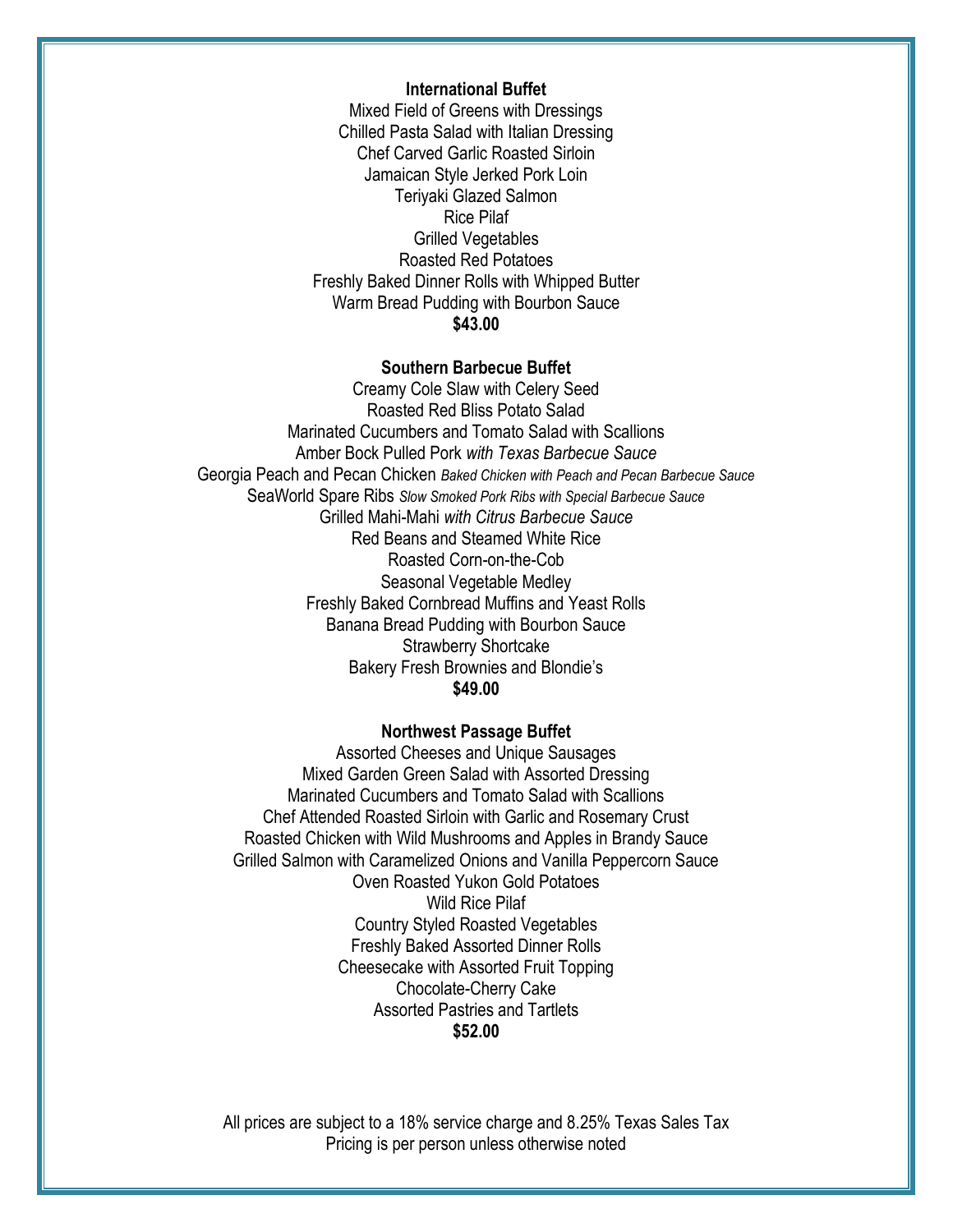





San Antonio

## *Plated Lunch & Dinner Menu's*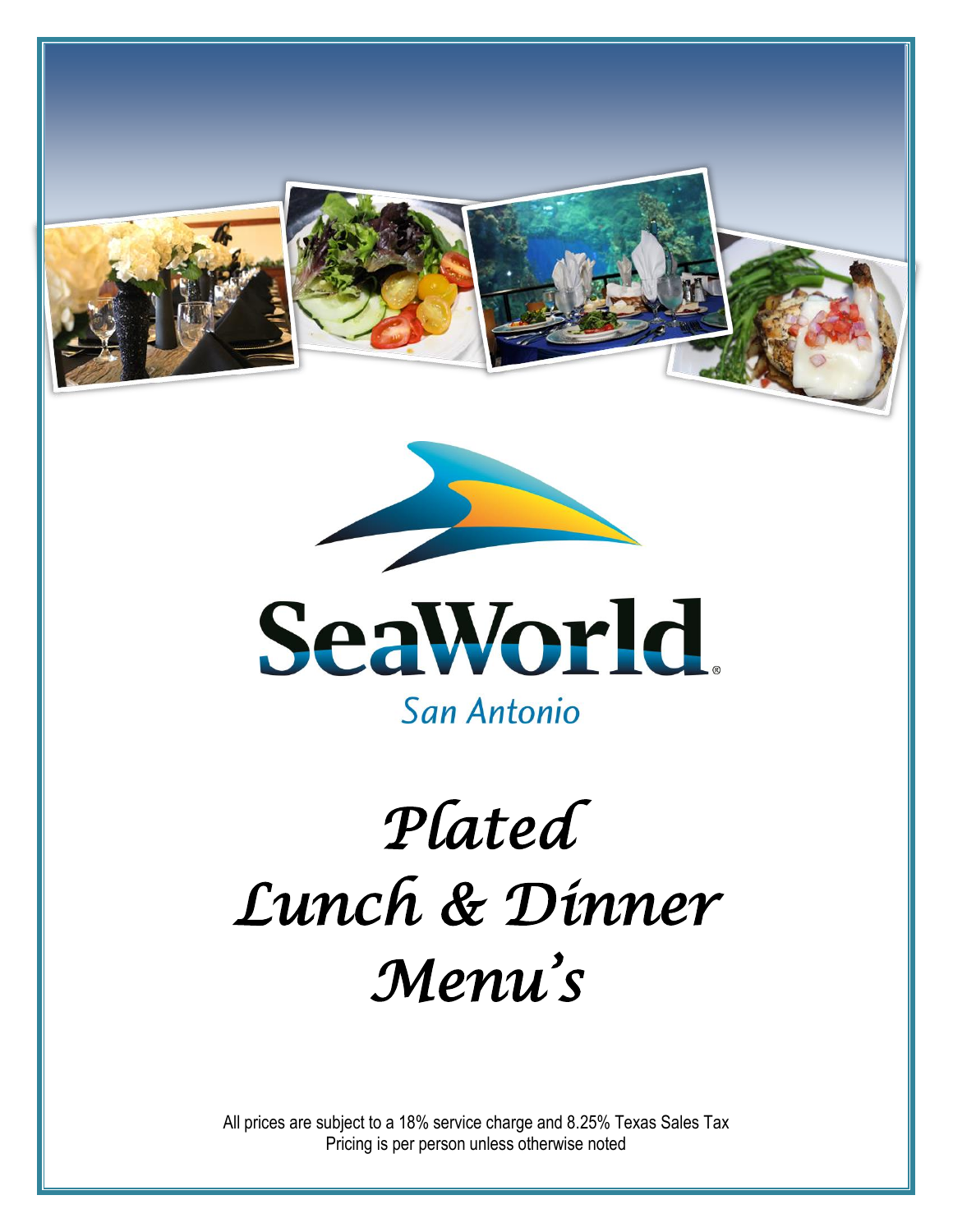## **PLATED LUNCH SELECTIONS**

*Chilled Lunches: Salad, Bread, One Dessert, Iced Tea and Water Hot Lunches: Salad, Bread, Two Sides, One Dessert, Iced Tea and Water*

#### **Salads**

Fresh Field Greens: A combination of Seasonal Field Greens with Raspberry Vinaigrette

> Caesar Salad: Crisp Romaine Lettuce served with Garlic Croutons and Creamy Caesar Dressing

Mélange of Fresh Fruit: Citrus Fruit Sections and Fresh Seasonal Melons and Berries presented in a Stemware Glass

> Plum Tomato Slices with Buffalo Mozzarella Cheese Fresh Basil Sprinkled with Balsamic Vinaigrette

#### **Dessert Selections**

*All Pies and Cakes made Fresh Daily in our own Bakery!*

Key Lime Pie Carrot Cake with Cream Cheese Frosting Tira Misu Cake Chocolate Supreme Cake Carmel Apple Cheese Cake Sliced Fresh Fruit and Seasonal Berries with Fresh Crème

> **Soups** Chicken Tortilla Soup Italian Vegetable Soup Cream of Wild Mushroom Soup Creamy Shrimp Bisque

*Add soup to any lunch for just \$3.50 per person*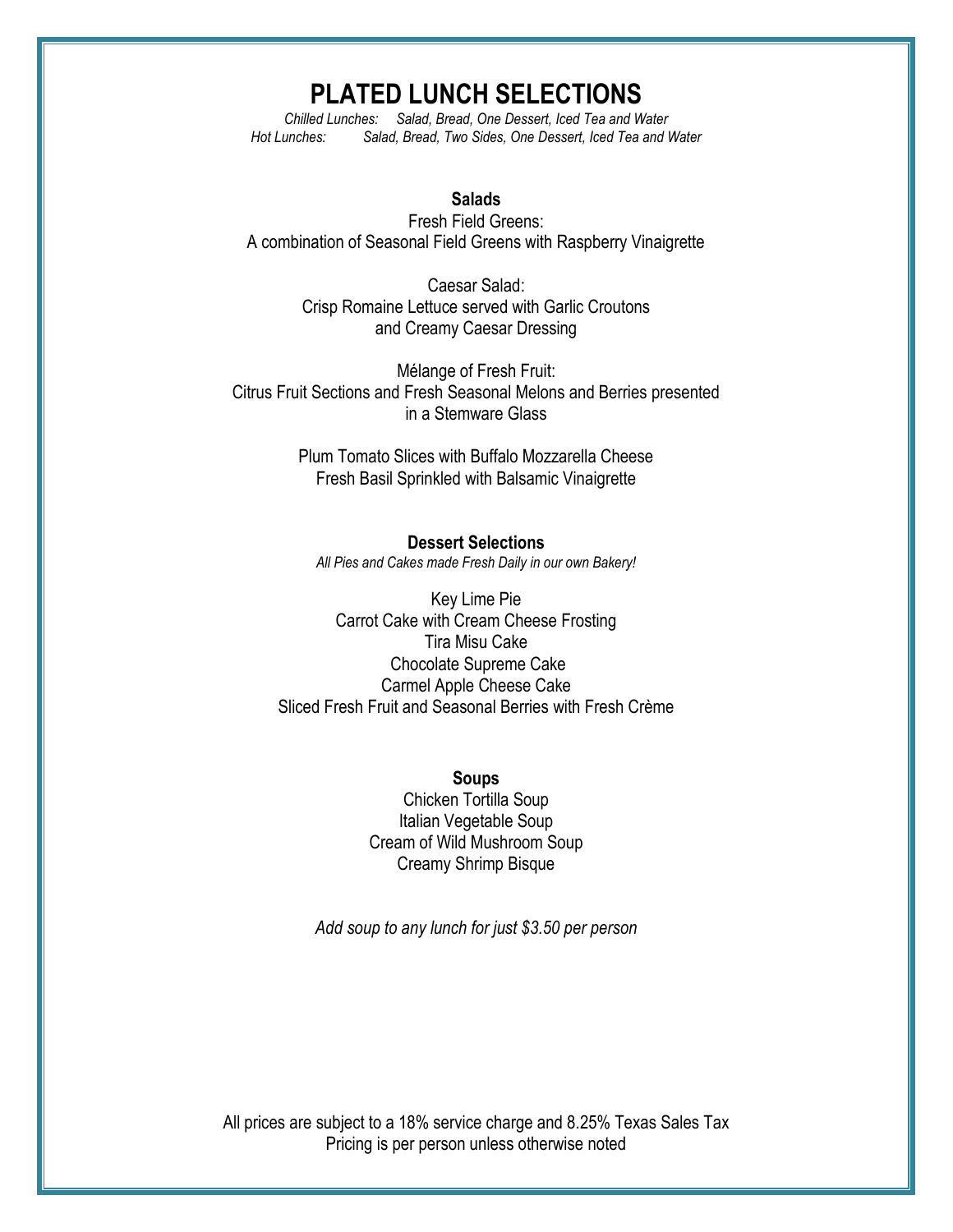## **PLATED LUNCH MENUS**

*All lunch menus include Salad, Bread, One Dessert, Iced Tea and Water* 

## **CHILLED ENTREES**

#### **Grilled Portobello Mushroom Salad**

Portobello Mushroom Marinated in Herb Balsamic Vinaigrette, grilled and placed atop a bed of Fresh Garden Lettuces Bakery Fresh Bread Sticks **\$17.00**

**Chicken Caesar Wrap**

Herbed Marinated Sliced Chicken Breast Caesar Salad Mix wrapped in a Soft Tortilla Shell Vegetable Pasta Salad tossed in Creamy Southwest Ranch Dressing **\$18.00**

#### **Cordon Bleu Club**

Grilled Chicken Breast topped with Ham and Swiss Cheese Served on a Baguette with Sun-Dried Tomato Mayo and Mixed Field Greens Red Bliss Potato Salad **\$19.00**

#### **Sombrero de Pollo Salad**

Iceberg and Romaine Lettuce, Shredded Cheddar Jack Cheese, Tomato Wedges, Pepperoncini Peppers, Green and Black Olives, Guacamole and Sliced Grilled Chicken Breast Served in a Fried Tortilla Bowl **\$19.00**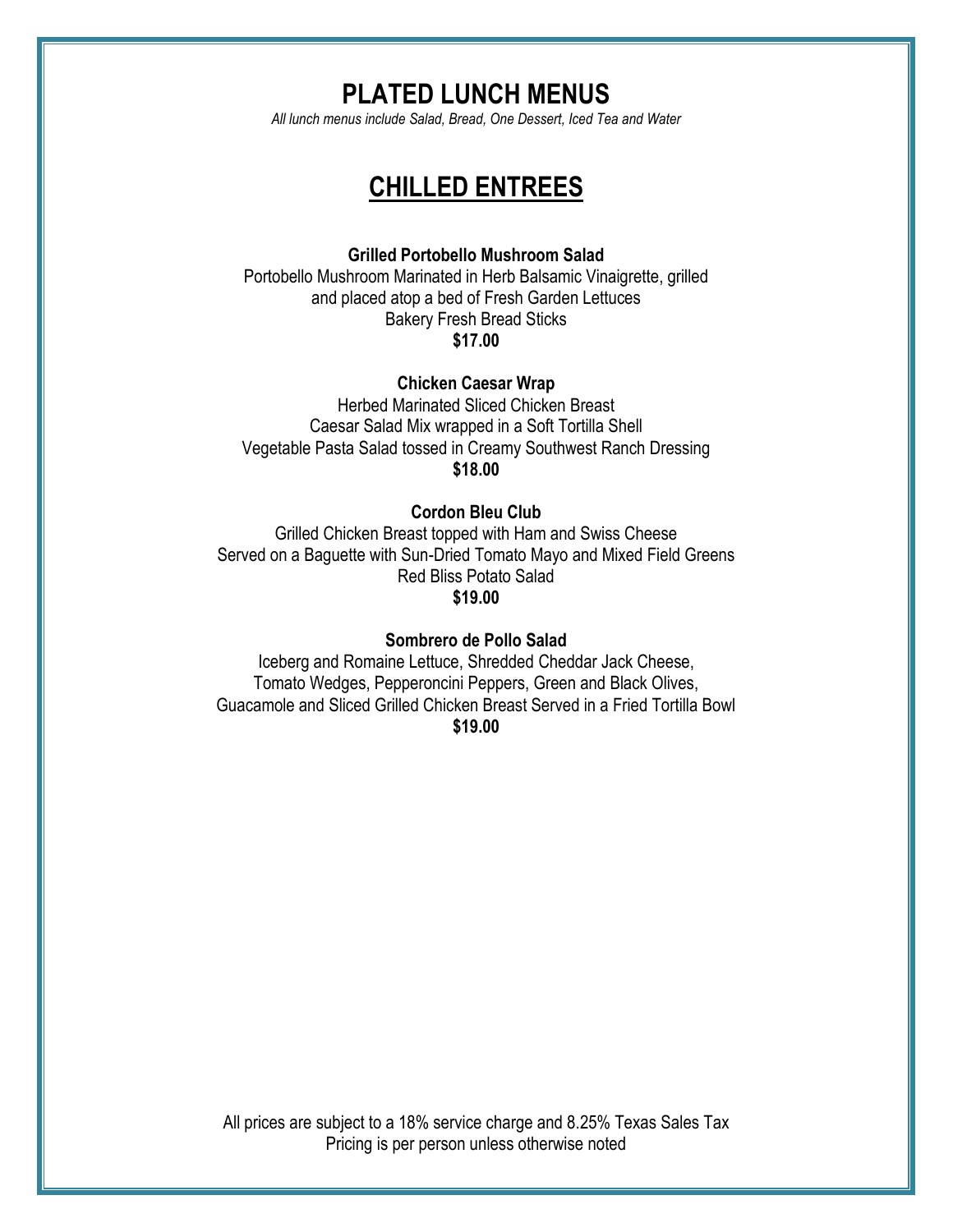## **PLATED LUNCH MENUS**

*All lunch menus include Salad, Bread, One Dessert, Iced Tea and Water*

## **HOT ENTREES**

#### **Chicken and Penne Pasta Primavera**

Sliced Herb Seasoned Chicken Breast, Pesto and Jardinière of Fresh Vegetables, tossed with Penne Pasta **\$21.00**

#### **Chicken Tuscany**

Grilled Breast of Chicken topped with Diced Tomato, Red Onion, Chiffonade of Basil, Balsamic Vinaigrette and Mozzarella Cheese Herb Roasted Yukon Gold Potatoes and Vegetable du jour **\$23.00**

#### **Combination**

Broiled Petite Filet Mignon with Peppercorn Sauce Grilled Chicken with Orange Basil Sauce Parmesan Mashed Potatoes and Vegetable du jour **\$34.00**

## **FRESH FISH ENTREES**

*Your choice of one of the following selections based on market availability:*

#### **Tilapia, Salmon or Mahi- Mahi**

Oven roasted filet accompanied by a Pineapple-Habanero Salsa Served with Cilantro Lime Rice and Black Bean & Corn Salad **Market Price**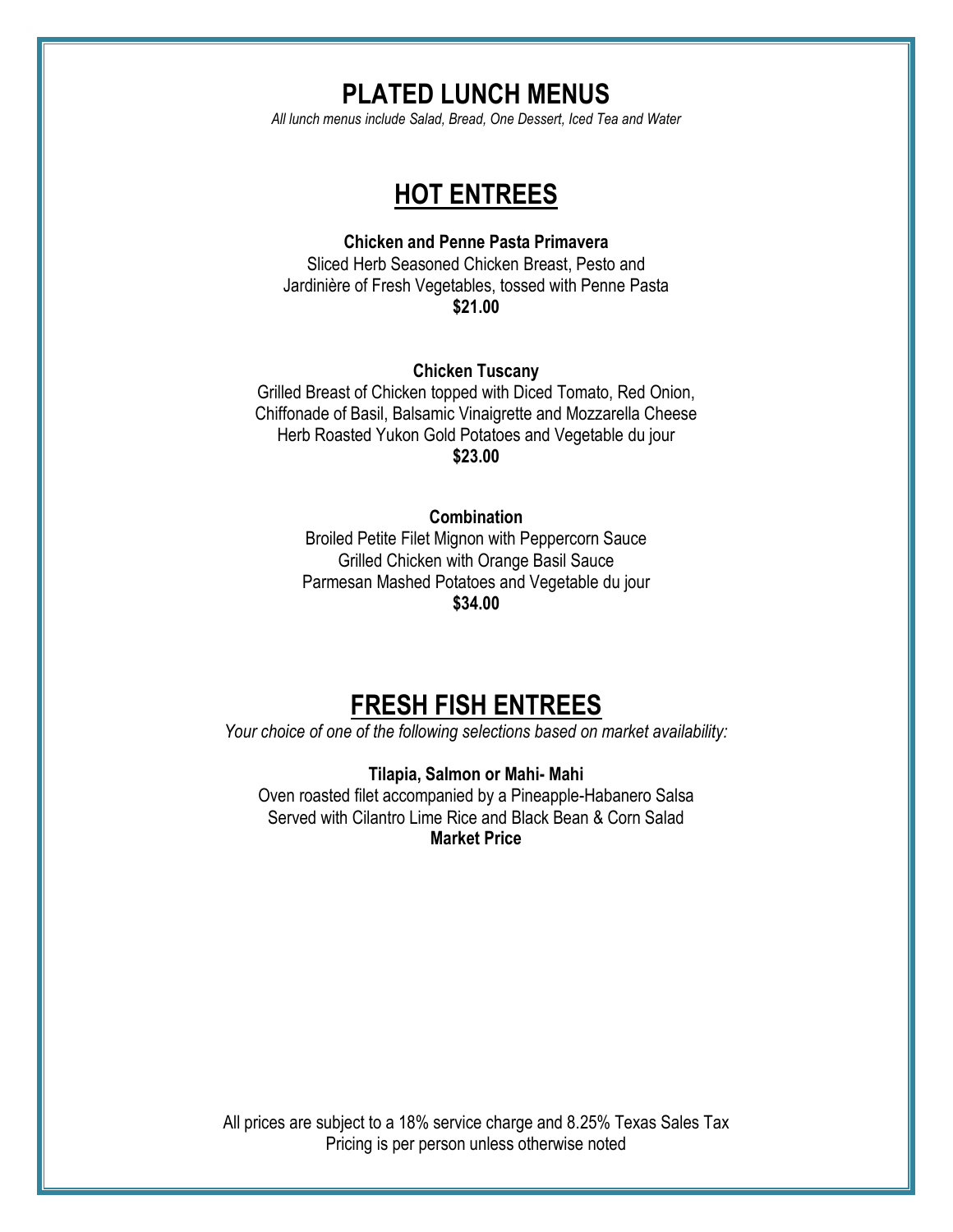## **PLATED DINNER SELECTIONS**

*Salad, Bread, Two Sides, One Dessert, Iced Tea and Water*

#### **Salads**

Assorted Field Greens *with Red & Yellow Pepper Confetti, Parmesan-Asiago Cheese Wafer, served with Balsamic Vinaigrette* 

Arugula and Frisee Salad *Tossed with Fresh Strawberries, served with a Citrus Vinaigrette & garnished with Toasted Almonds*

Tomato Pesto Salad *Red and Yellow Vine Ripe Tomatoes with Pesto Dressing Fresh Greens & Grilled Asparagus Spears*

> Salad Caprese *Buffalo Mozzarella and Roma Tomato Salad with Balsamic Vinaigrette*

#### **Dinner Dessert Selections**

Chocolate Supreme Cake White & Dark Chocolate Mousse with Raspberry Coulis Tiramisu Cake Mélange of Tropical Fruits with Fresh Mint Key Lime Pie Cheesecake with Fruit Topping

#### **Soups**

Chicken Tortilla Soup Italian Vegetable Soup Cream of Wild Mushroom Soup Creamy Shrimp Bisque

*Add soup to any dinner for just \$3.50 per person*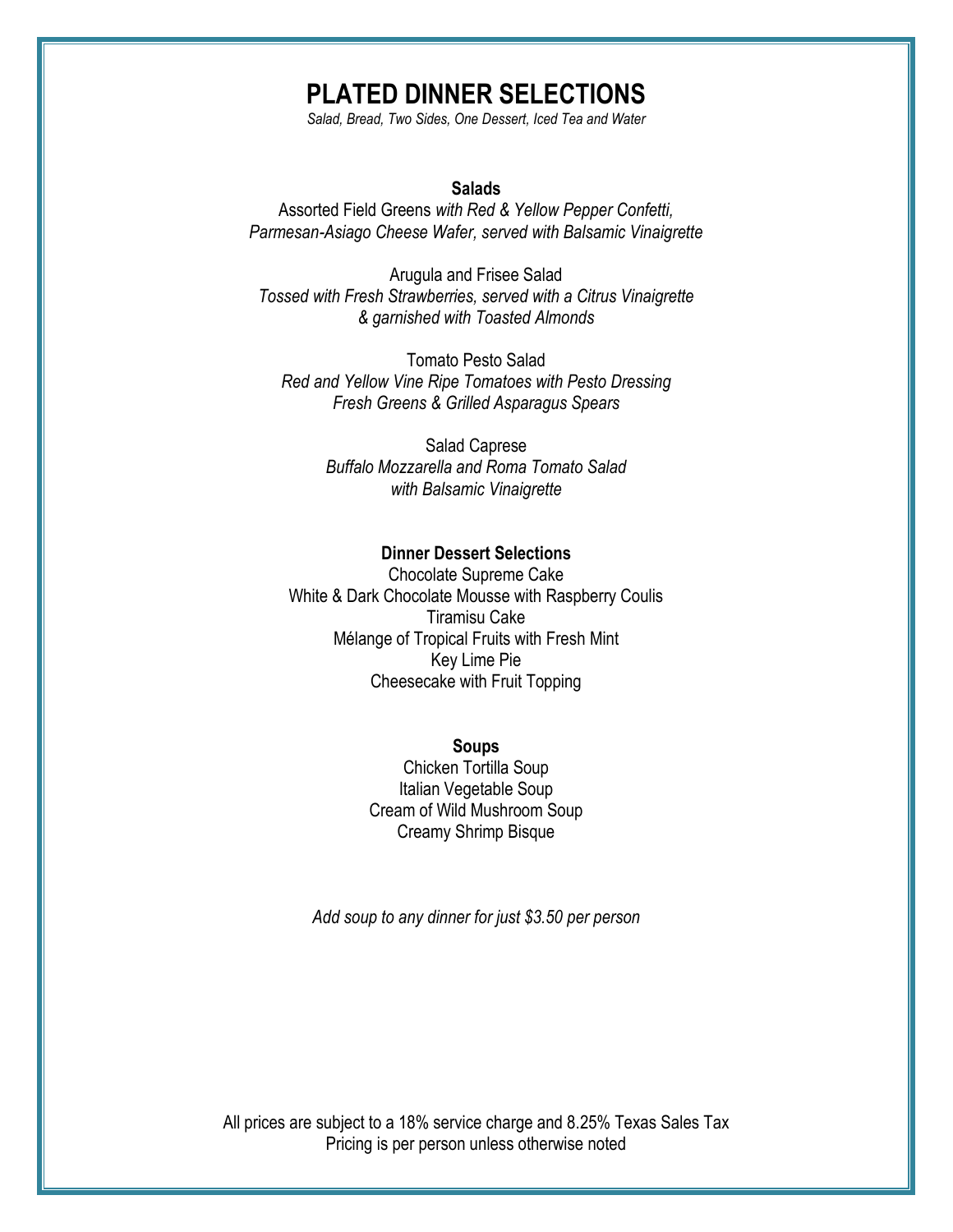## **PLATED DINNER MENUS**

*All dinner menus include Salad, Assortment of Bakery Fresh Dinner Rolls, Two Sides, One Dessert, Iced Tea and Water*

#### **Mediterranean Chicken**

*Herb Crusted Chicken Breast, Pan-Seared and served with Roasted Garlic-Chianti Sauce Accompanied by Caramelized Onion Yukon Gold Mashed Potatoes Vegetable du jour* **\$36.00**

#### **New York Sirloin Steak**

*12 oz. USDA Choice Steak with Three-Peppercorn Sauce Accompanied by Parmesan-Asiago Mash Vegetable du jour* **\$42.00**

#### **Napa Valley Filet Mignon**

*8 oz Broiled Filet Mignon served with Crumbled Blue Cheese and a Merlot Demi-Glace Accompanied by Sweet Caramelized Onion Roasted Potatoes Vegetable du jour* **\$47.00**

#### **Your choice of one of the following selections based on market availability: Tilapia, Salmon, Mahi- Mahi, Sea Bass or Snapper**

*8 oz Fillet with Garlic Herb Beurre Blanc Sauce Accompanied by Wild Rice Pilaf Vegetable du jour* **Market Price**

**Your choice of one of the following selections based on market availability: Tilapia, Salmon, Mahi- Mahi, Sea Bass or Snapper**

*8 oz Fillet Lightly Blackened with our Chef's own blend of spices*  Accompanied by a Caramelized Onion Mashed Potatoes and a Pepper Coulis Vegetable du jour **Market Price**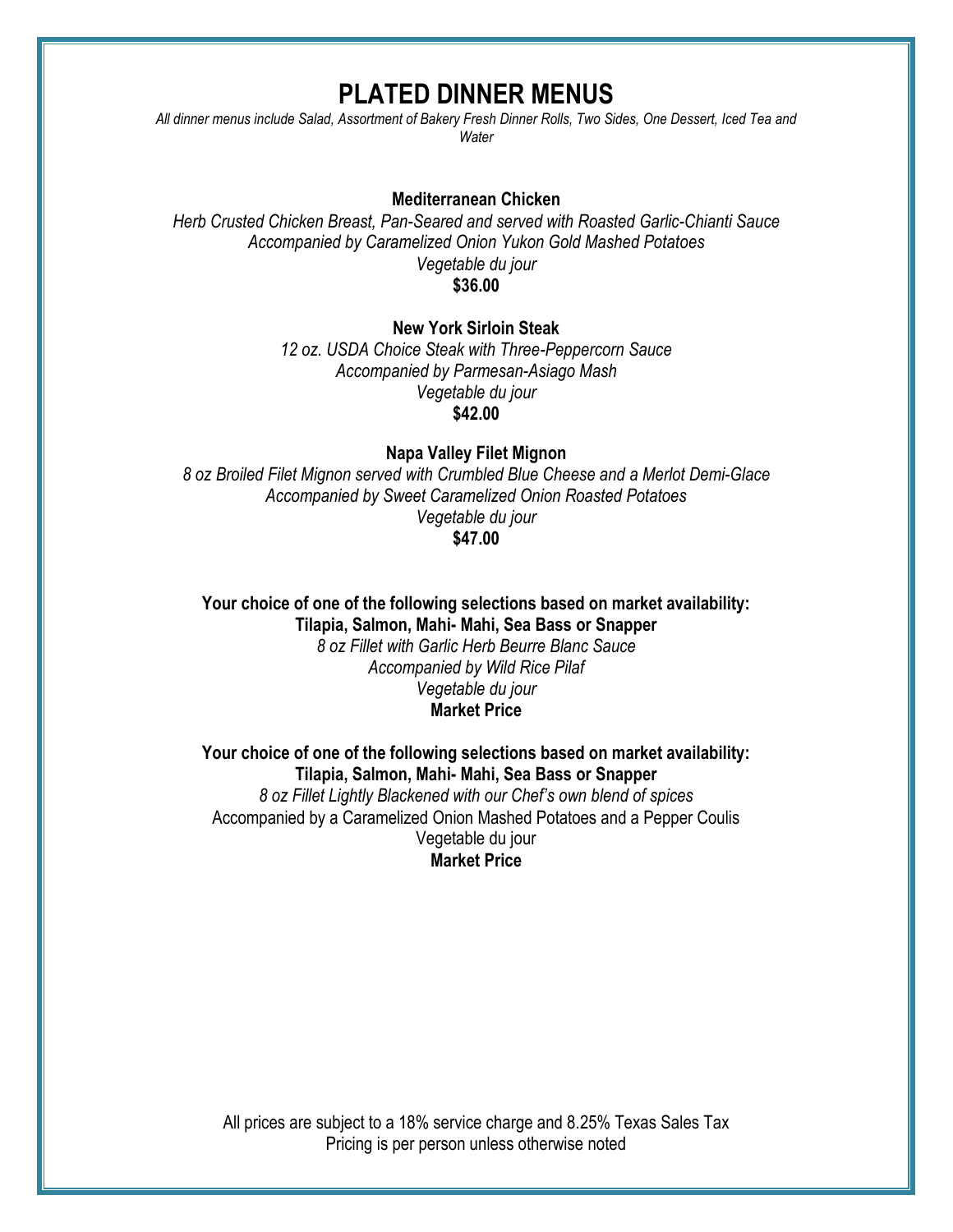## **PLATED COMBINATION MENUS**

#### **Southwest Combination**

*Pan-Seared Breast of Chicken and Jumbo Shrimp with Jalapeno-Honey Barbeque Sauce topped with Pineapple Fruit Salsa Accompanied by Roasted Poblano Mash Vegetable du jour* **\$42.00**

#### **California Combination**

*Breast of Chicken with Roasted Garlic Tomato Cream Grilled Shrimp with Basil Pistou Accompanied by Cheddar Mashed Potatoes Vegetable du jour* **\$42.00**

#### **Classic Combination**

*Filet Mignon with Black-Peppercorn Sauce Salmon Fillet with Vanilla-Peppercorn Sauce Traditional Creamy Mash Vegetable du jour* **\$50.00**

#### **All American Combination**

*Broiled Filet Mignon with Herb infused Demi-glace Gulf Shrimp with Lemon Garlic Butter Herb Roasted Potatoes Vegetable du jour* **\$52.00**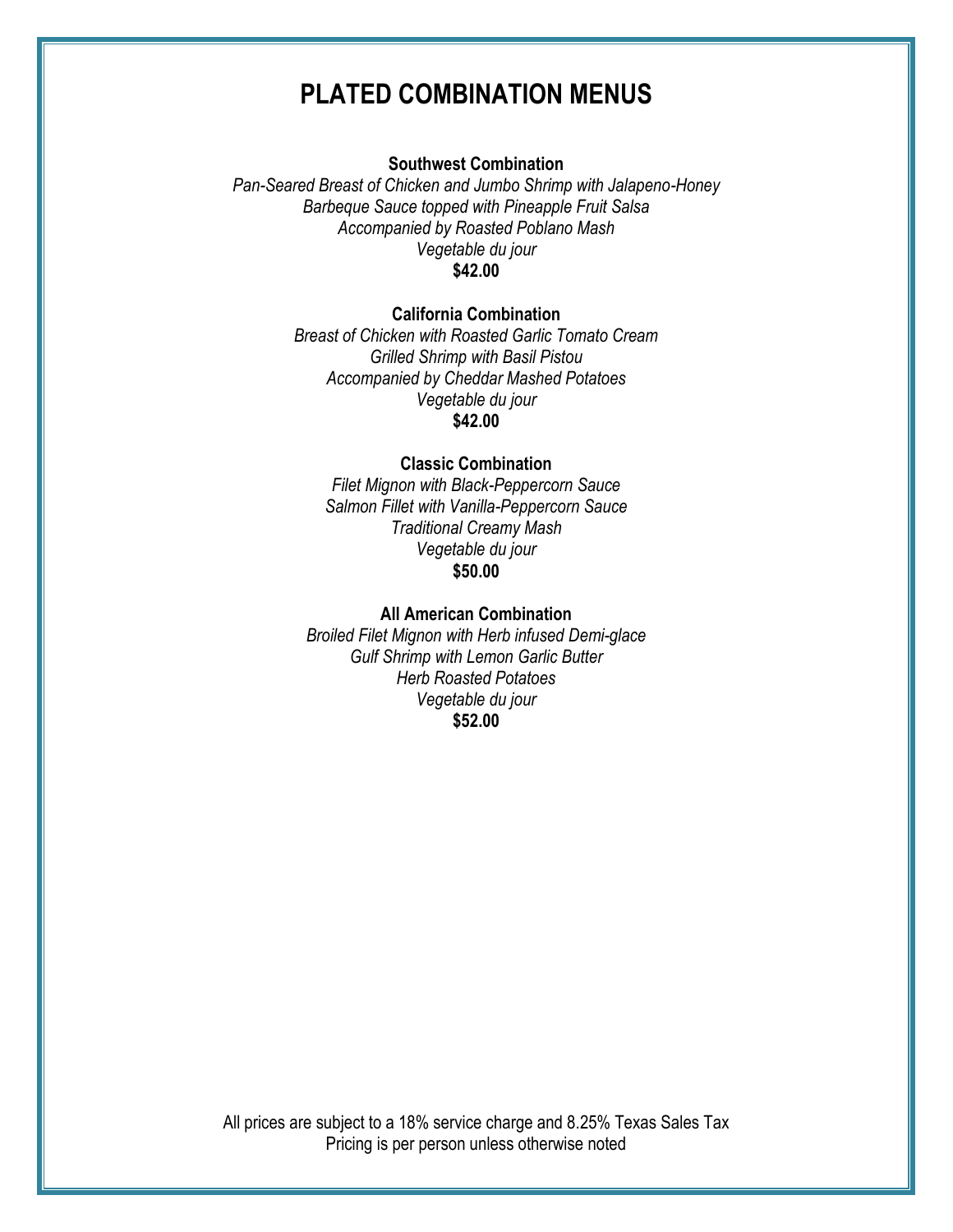## **PLATED DINNER ENHANCEMENTS**

*Enhancements may be ordered as additional dinner items only. Price is per person*



#### **Fire Cracker Shrimp Salad**

*Fresh Spinach Leaves topped with Jalapeno Marinated Grilled Shrimp, Fresh Pico De Gallo and Creamy Southwest Dressing* **\$8.00**

**Stuffed Mushroom**

*Marinated Mushroom stuffed with Wild Mushroom Duxelle served with Roasted Red Pepper Coulis* **\$9.00**

**Texas Gulf Coast Crab Cakes**

*One large Crab Cake served on a bed of Jicama and Chayote Slaw and garnished with Fried Plantains, and Papaya Cocktail Sauce* **\$10.00**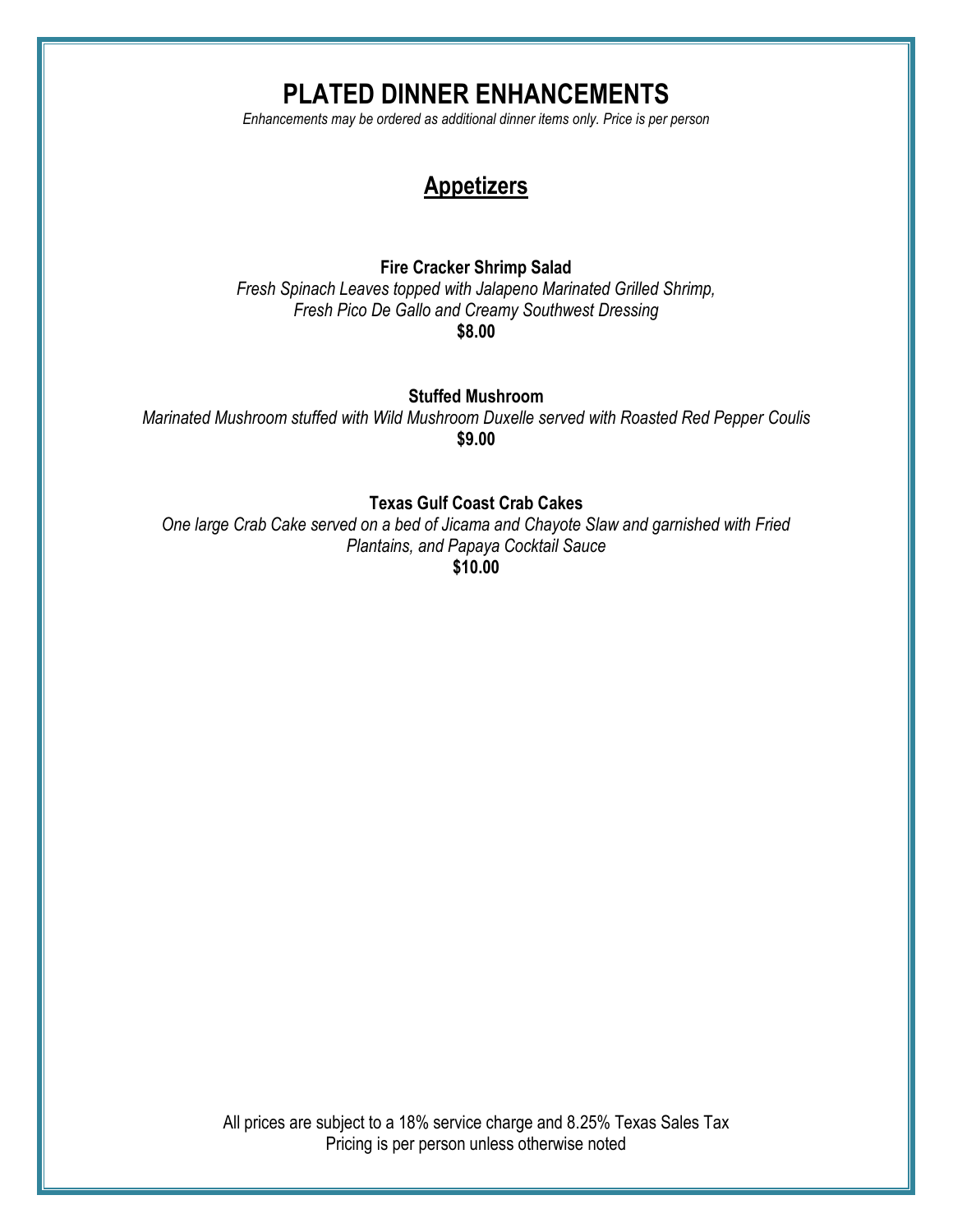





*Reception Menu's*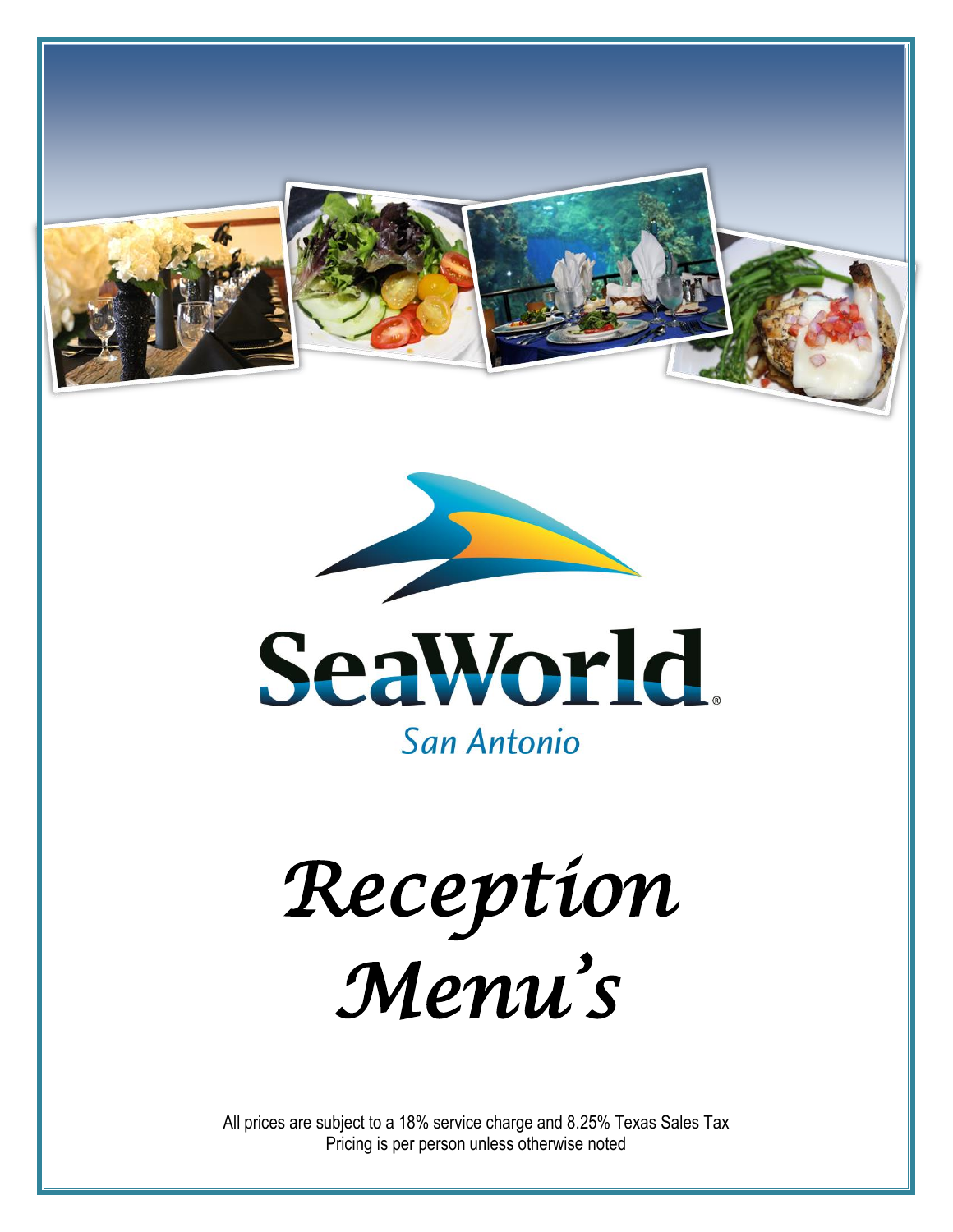## **RECEPTION PACKAGES**

*All Selections must be purchased in addition to Dinner menu* 

## **HORS D'OEUVRES DISPLAYS**

#### **COLD DISPLAYS**

Vegetable Crudités Display: *An assortment of Fresh, Seasonal Vegetables with Creamy Herb Dip* Fresh Fruit Display: *Cubed Melons, Pineapple and Seasonal Berries* Chips and Salsa: *Corn tortilla chips served with a spicy tomato salsa*

#### **COLD HORS D'OEUVRES**

Marinated Mushroom Caps **Bruschetta** 

#### **HOT HORS D'OEUVRES**

Meatballs in a rich Peppercorn Sauce Chicken and Black Bean Quesadillas Spinach and Cheese Stuffed Mushroom Caps Bacon Wrapped Chicken w/ Jalapeno Cheese Cajun Chicken Satays Coconut Chicken Skewers Mini Egg Rolls w/ Sweet & Sour Sauce

2 cold selections, 2 hot selections **\$22.00**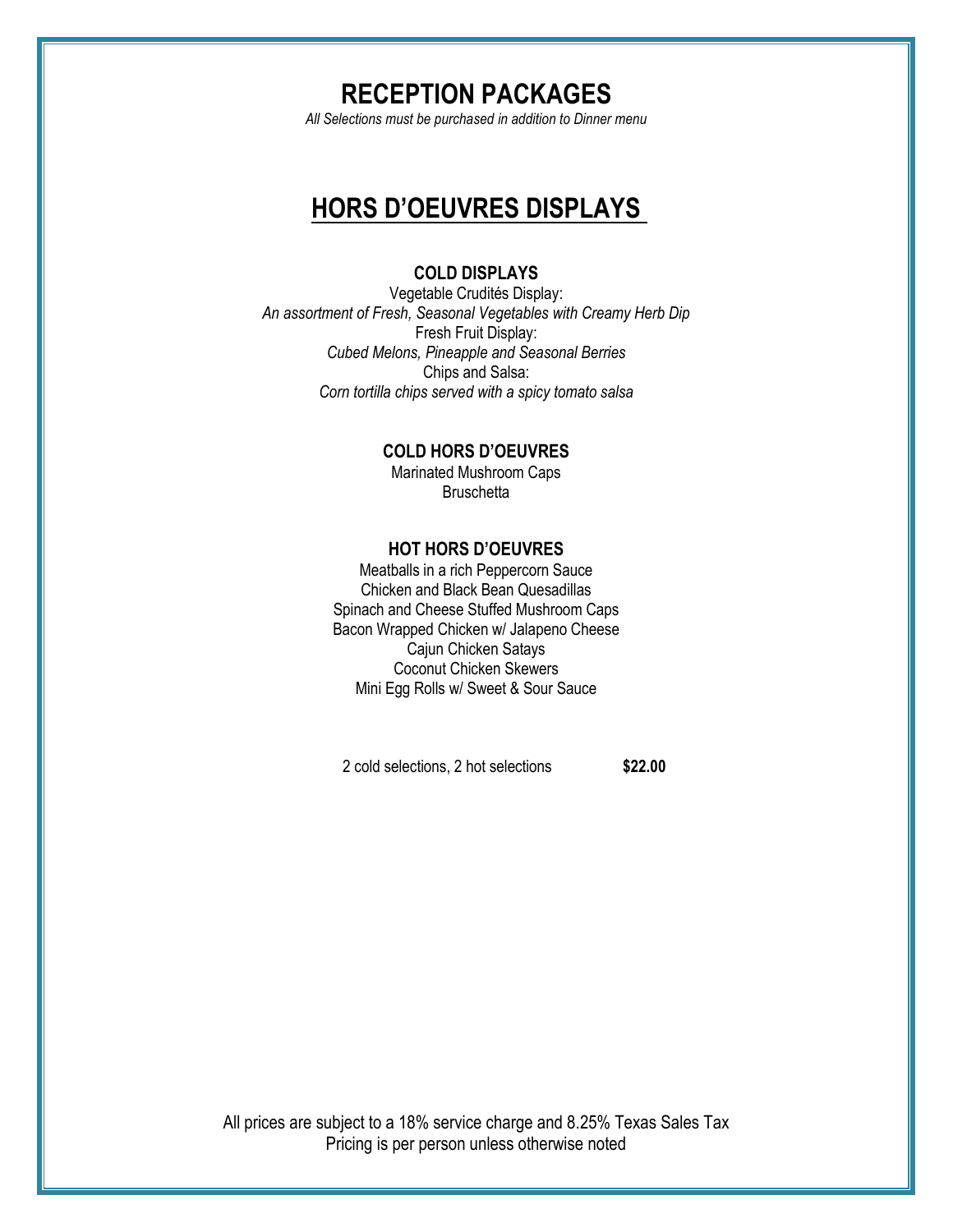## **HORS D'OEUVRES DISPLAYS**

#### **COLD DISPLAYS**

Vegetable Crudités Display: *An assortment of Fresh, Seasonal Vegetables with Creamy Herb Dip* International and Domestic Cheese Display: *Garnished with Grape Clusters, Seasonal Berries, French bread and Assorted Crackers* Fresh Fruit Display: *Cubed Melons, Pineapple and Seasonal Berries* Chips and Salsa: *Corn tortilla chips served with a spicy tomato salsa*

#### **COLD HORS D'OEUVRES**

Marinated Mushroom Caps Prosciutto Wrapped Melon Prosciutto Wrapped Asparagus **Bruschetta** Spinach and Crab Dip served in a Bread round with assorted crackers

#### **HOT HORS D'OEUVRES**

Meatballs in a rich Peppercorn Sauce Chicken and Black Bean Quesadillas Mini Chicken "or" Beef Empanadas Chicken Santa Fe wrapped in pastry Petite Crab Cakes with Key Lime Mustard Sauce Sea Scallops wrapped in Bacon Spinach and Cheese Stuffed Mushroom Caps Bacon Wrapped Chicken w/ Jalapeno Cheese Mini Beef Wellington Mini Beef Kabobs Cajun Chicken Satays Coconut Chicken Skewers Mini Egg Rolls w/ Sweet & Sour Sauce Mini Santa Fe Spring Rolls

| 2 cold selections, 3 hot selections | \$28.99 |
|-------------------------------------|---------|
| 3 cold selections, 4 hot selections | \$32.99 |

\*All reception packages based on 45 minutes of service; \$7.00 each additional ½ hour per person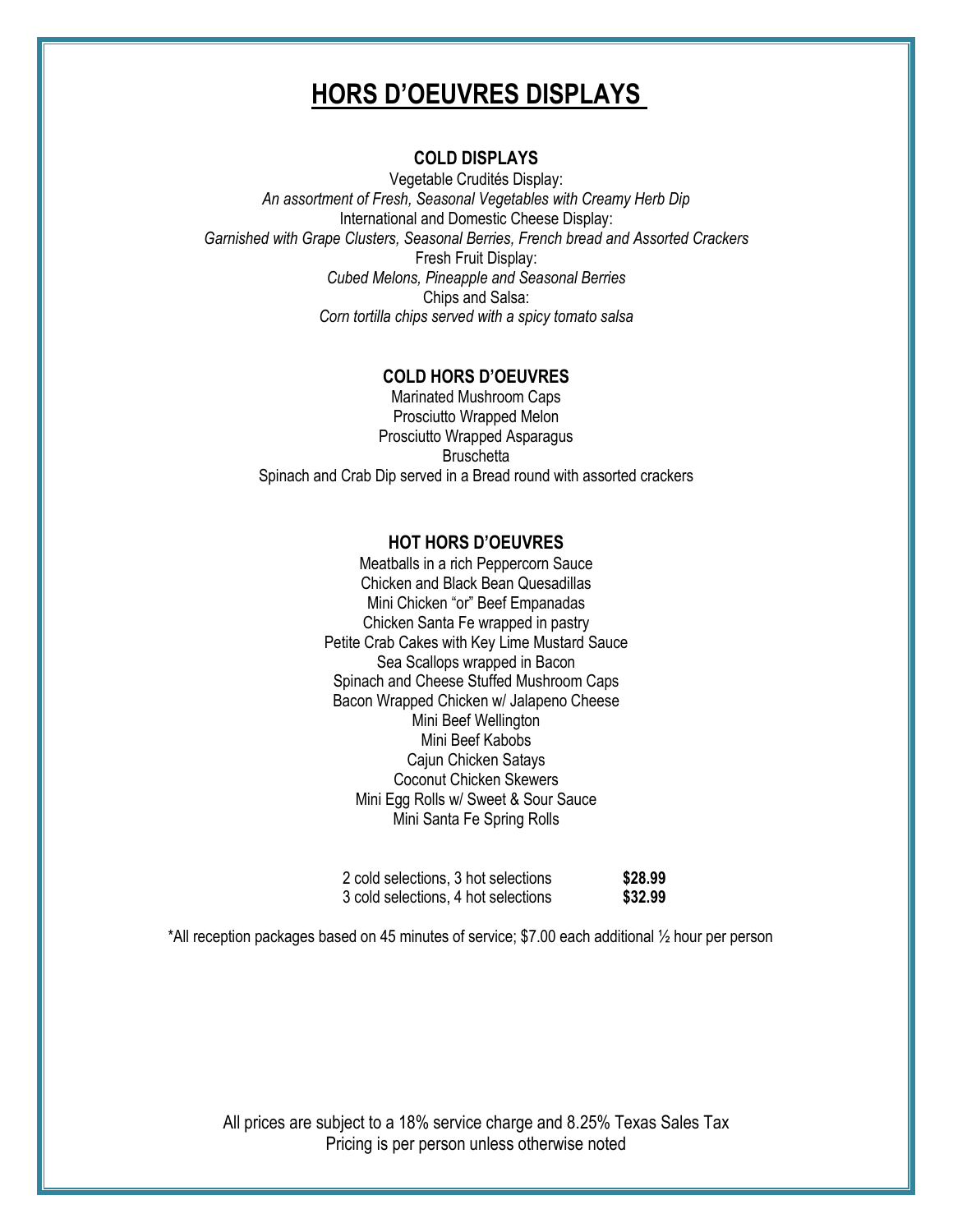## **SPECIALTY STATIONS**

*Specialty Stations are designed to enhance your reception menu. These items can be added to reception packages, but may not be sold as stand alone stations.*

**Chilled Seafood Station**

Large Steamed Gulf Shrimp, Scallops, Crawfish and Snow Crab Claws **Market Price**

> **Chilled Shrimp Station** Boiled-peeled Gulf Coast Shrimp with Cocktail Sauce **Market Price**

## **CHEF ATTENDED STATIONS**

*Station includes Bakery Fresh Dinner Rolls and condiments such as Spicy Mustard, Horseradish Sauce, Seasoned Mayonnaise, Hot Sauce and Jerk Sauce*

**Smoked Breast of Turkey**

*Seasoned and Roasted with Hickory and Oakwood* **\$8.00**

**SeaWorld's Signature Smoked Brisket**

*Slowly smoked for hours over Hickory and Oakwood* **\$9.00**

**Smoked Jamaican Jerked Pork** *Spicy Jerk Seasoning added to our Hickory Smoking Process for Tenderness*

**\$10.00**

**Salmon en Croute** *Whole Side of Salmon Baked in Puff Pastry with Spinach and served with a Sauvignon Blanc Cream Sauce* **\$12.00**

**Rosemary Encrusted Sirloin of Beef** *Roasted Sirloin with Garlic and Rosemary Crust with Spiced Merlot Demi Glace* **\$13.00**

> **Roast Tenderloin of Beef** *Slow Roasted Beef Tenderloin, the Tenderest Cut of Beef* **\$14.00**

> > **Rack of Lamb** *Roasted with a Garlic-Dijon Cru*st **\$15.00**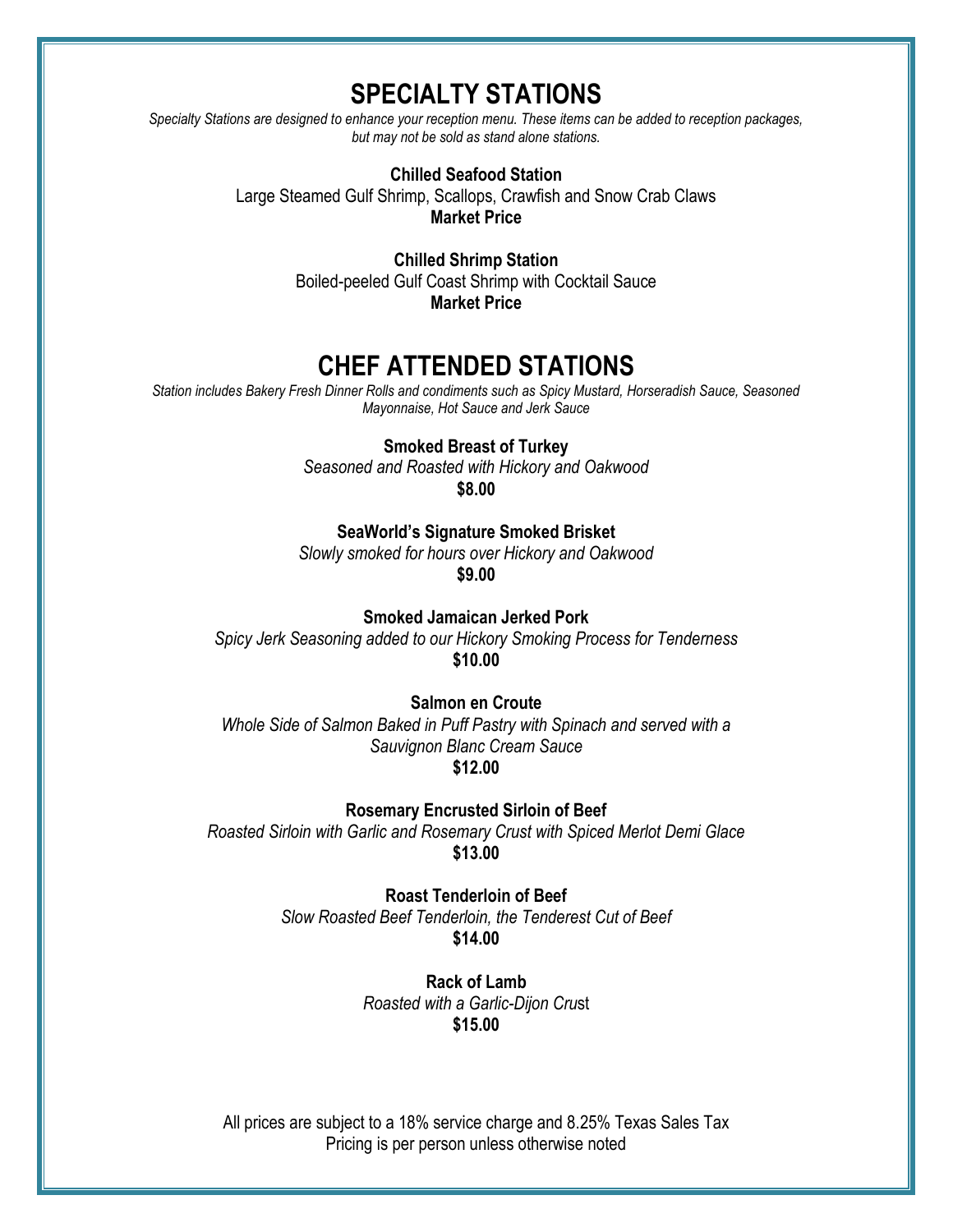## **DESSERT RECEPTIONS**

*A Dessert Reception can enhance your event and allow guests to experience additional park exhibits! Dessert Reception includes Freshly Brewed Coffee and Decaffeinated Coffee*

#### **Sweet Additions**

Assorted Cookies Cheese Cake with Fruit Topping Carrot Cake with Cream Cheese Icing Chocolate Supreme Cake Tiramisu Torte Cake Mélange of Tropical Fruits Key Lime Pie Margarita Cheese Cake Assortment of Freshly Baked Brownies Warm Fruit Cobbler (Apple, Cherry or Peach) Banana Bread Pudding with Bourbon Sauce

> Choose One **\$4.00 per person**

Choose Two **\$5.00 per person**

Choose Three **\$6.00 per person**

### **Mini Dessert Sampler**

An Assortment of Mini Cheesecakes, Carrot Cakes, Chocolate Pudding Cake, Brownies and Various Dessert Bars **\$15.00**

#### **A Grand Display of Baked Goods**

**Napoleons** Petit Fours Fruit Tartlets Variety of Tortes Cream Horns Chocolate Cake Carrot Cake **Cheesecakes** Banana Bread Pudding **\$17.00**

*Please Note: Pricing is based on a Minimum of 100 Guests and One Hour Service. If less than 100 Guests a Catering set up fee of \$200.00 shall apply*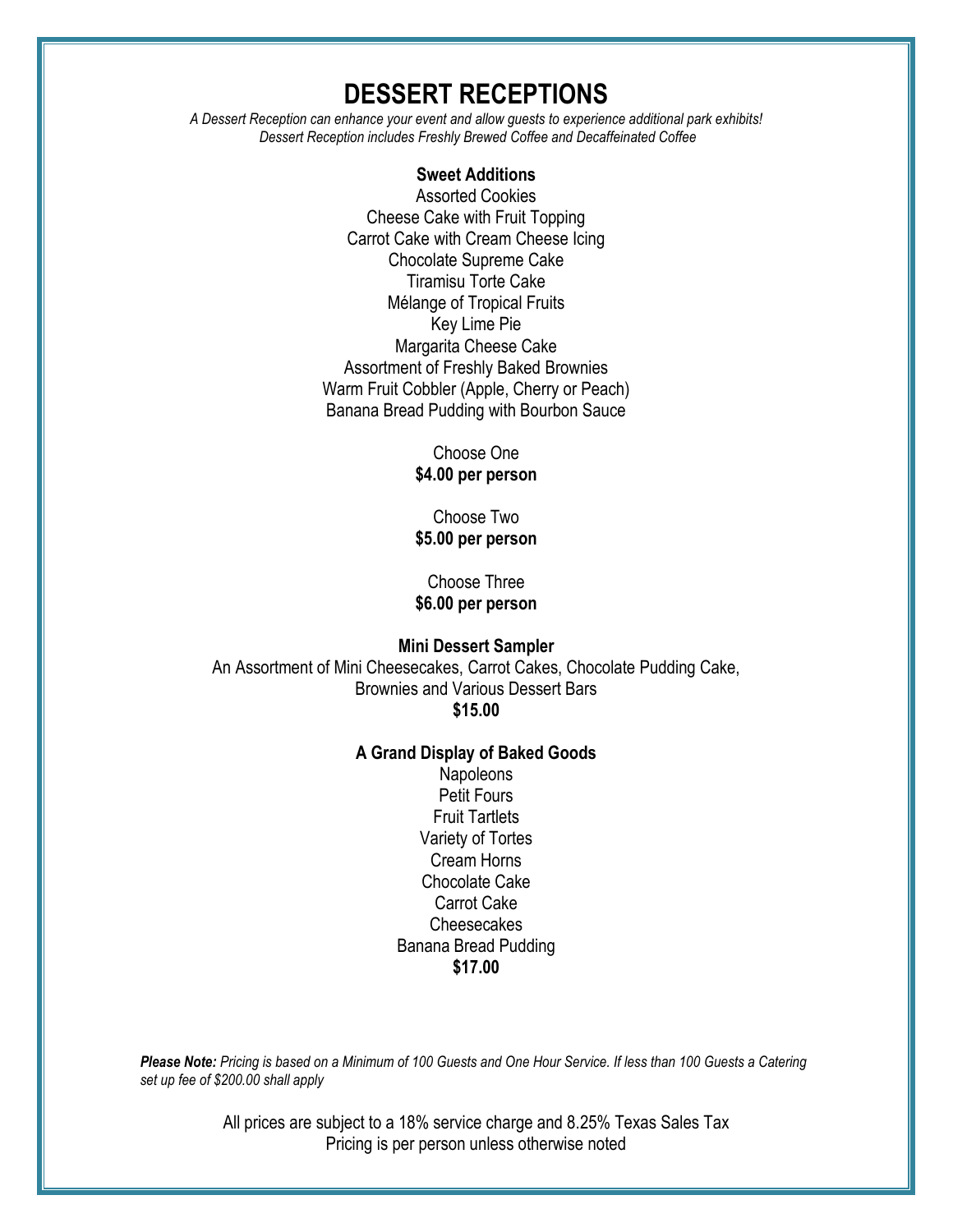





## *Customized Picnic Options*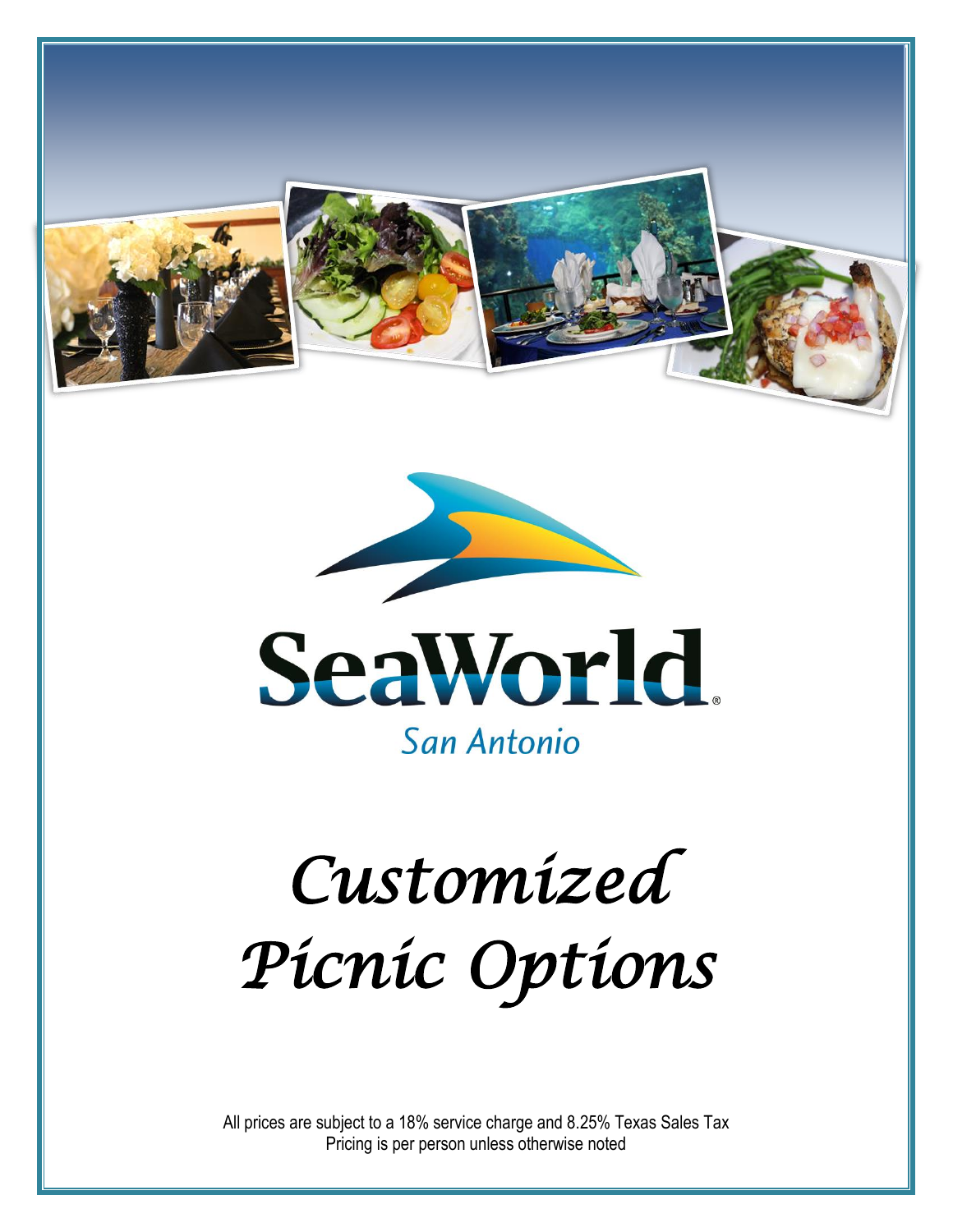## **Picnic Menus**

*All picnic menus are served on disposable ware with assorted Coca-Cola products. Menus are served for 1 hour; groups over 850 will require multiple seating times. Any picnic requested in a venue requiring special set-up will be charged a Set-Up fee*

| 50-99   | 100-499 | 500-999 | $1000+$ |
|---------|---------|---------|---------|
| \$11.99 | \$11.49 | \$10.99 | \$10.49 |
| \$13.99 | \$13.49 | \$12.99 | \$12.49 |
| \$14.99 | \$14.49 | \$13.99 | \$13.49 |
| \$20.99 | \$20.49 | \$19.99 | \$19.49 |
| \$22.99 | \$22.49 | \$21.99 | \$21.49 |
| \$16.99 | \$16.49 | \$15.99 | \$15.49 |
| \$17.99 | \$17.49 | \$16.99 | \$16.49 |
| \$18.99 | \$18.49 | \$17.99 | \$17.49 |
|         |         |         |         |

\*Hamburger menus include: Lettuce, Tomato, Pickles, Onions, Mustard, Mayo & Ketchup \*\*All BBQ menus include: Pickles, onions, Dinner Rolls & extra BQQ Sauce \*\*\*Fajita menus served with: Refried Beans, Spanish Rice, Warm Flour Tortillas, Homemade Salsa, Jalapenos, Shredded Cheese, Sour Cream & Guacamole

#### **BBQ 2 Meat Combos, Choose 2**

BBQ Chicken BBQ Spare Ribs Pulled Pork BBQ Sandwiches Smoked Brisket Smoked Sausage with Peppers & Onions

#### **BBQ 3 Meat Combos, Choose 3**

Grilled Hamburgers Grilled Hot Dogs BBQ Chicken BBQ Spare Ribs Pulled Pork BBQ Sandwiches Smoked Brisket Smoked Sausage with Peppers & Onions

#### **All Menus listed above, Choose 3 (***Except Fajita Menus)*

Potato Salad Cole Slaw Baked Beans Whole Kernel Buttered Corn Bulk Style Potato Chips Macaroni Salad Garlic Bacon Green Beans

#### **All Menus listed above, Choose 1 dessert**

Fruit Cobbler Novelty Ice Cream Bar Freshly Baked Assorted Cookies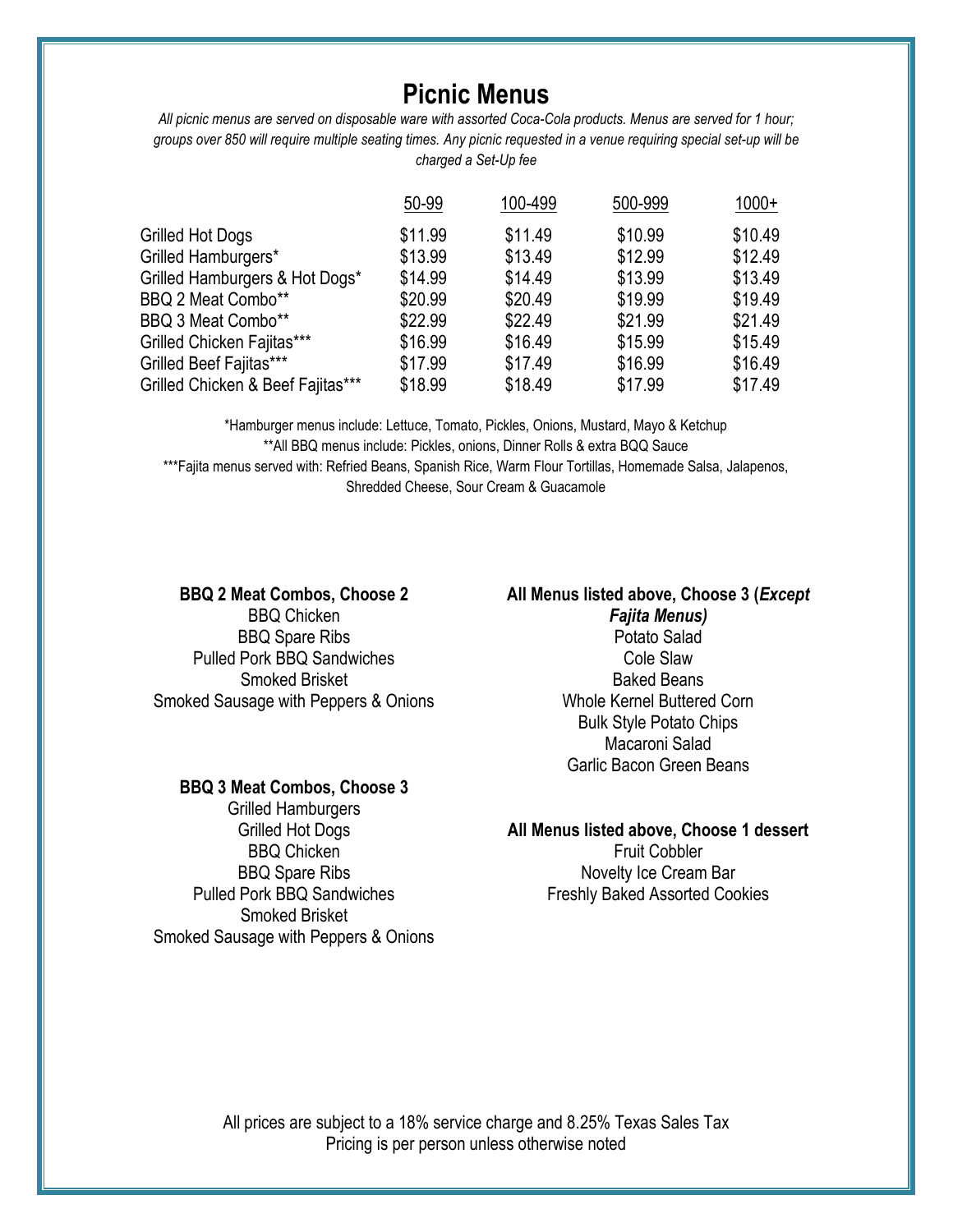## **Customized Picnic Menu Enhancements**

*All enchantments must be purchased in addition to any Picnic menu*

Macaroni Salad Garden Salad with Dressings Potato Salad Cole Slaw Chef Created Pasta Salad Three Bean Salad Bulk Potato Chips **\$1.50**

Jalapeno Corn Bread Macaroni & Cheese Baked Beans Garlic Bacon Green Beans Whole Kernel Buttered Corn Chili and Cheese Individual Bags of Chips Seasonal Vegetables **\$2.00**

Shamu Ice Cream Bars Freshly Baked Cookies Frozen Fruit Bars Freshly Baked Brownies Warm Fruit Cobbler **\$2.50**

Fruit Salad **Hamburgers** Grilled Chicken Breast Jumbo Hot Dogs BBQ Pork Sandwich **\$3.00**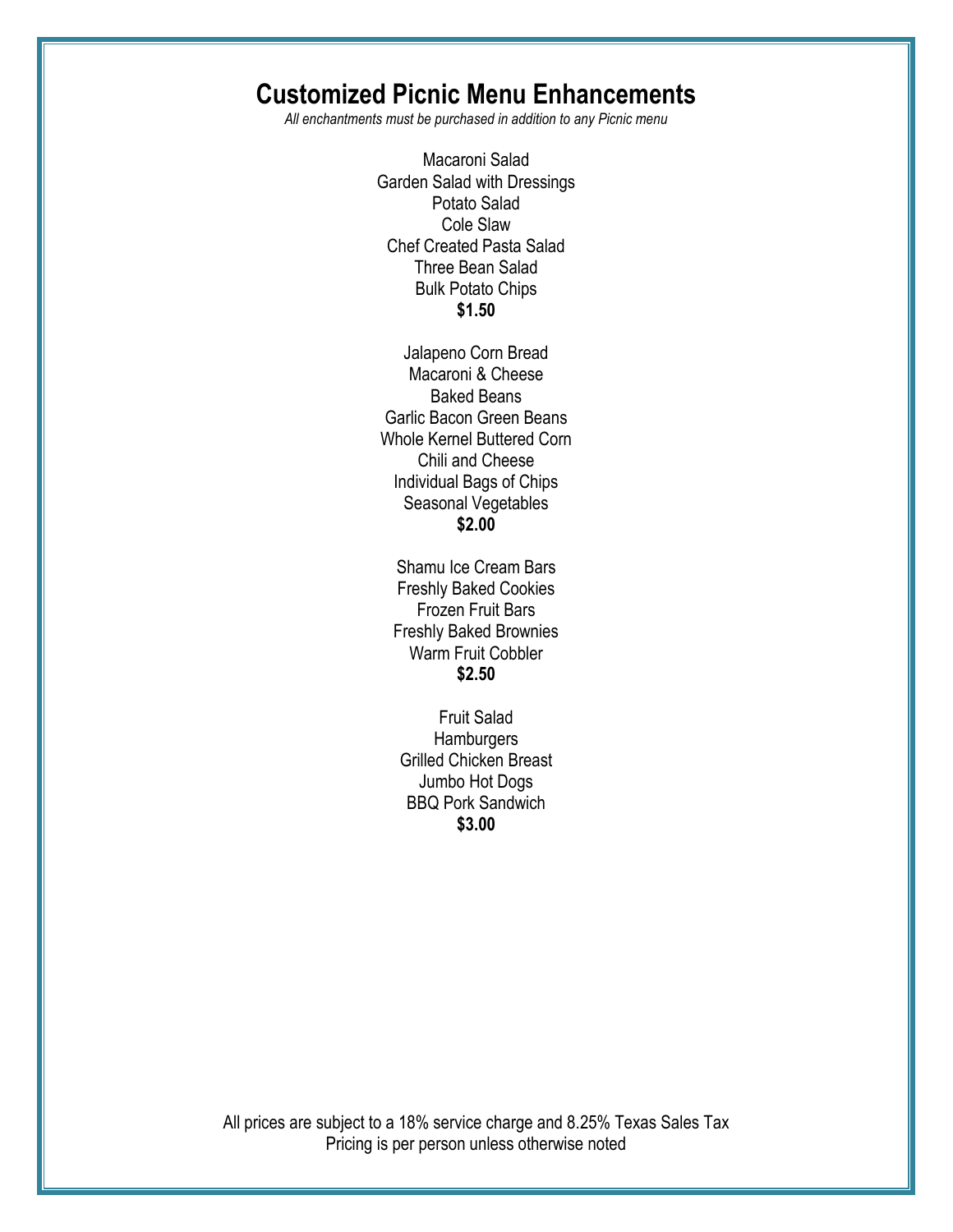





# *Customized Menu Options*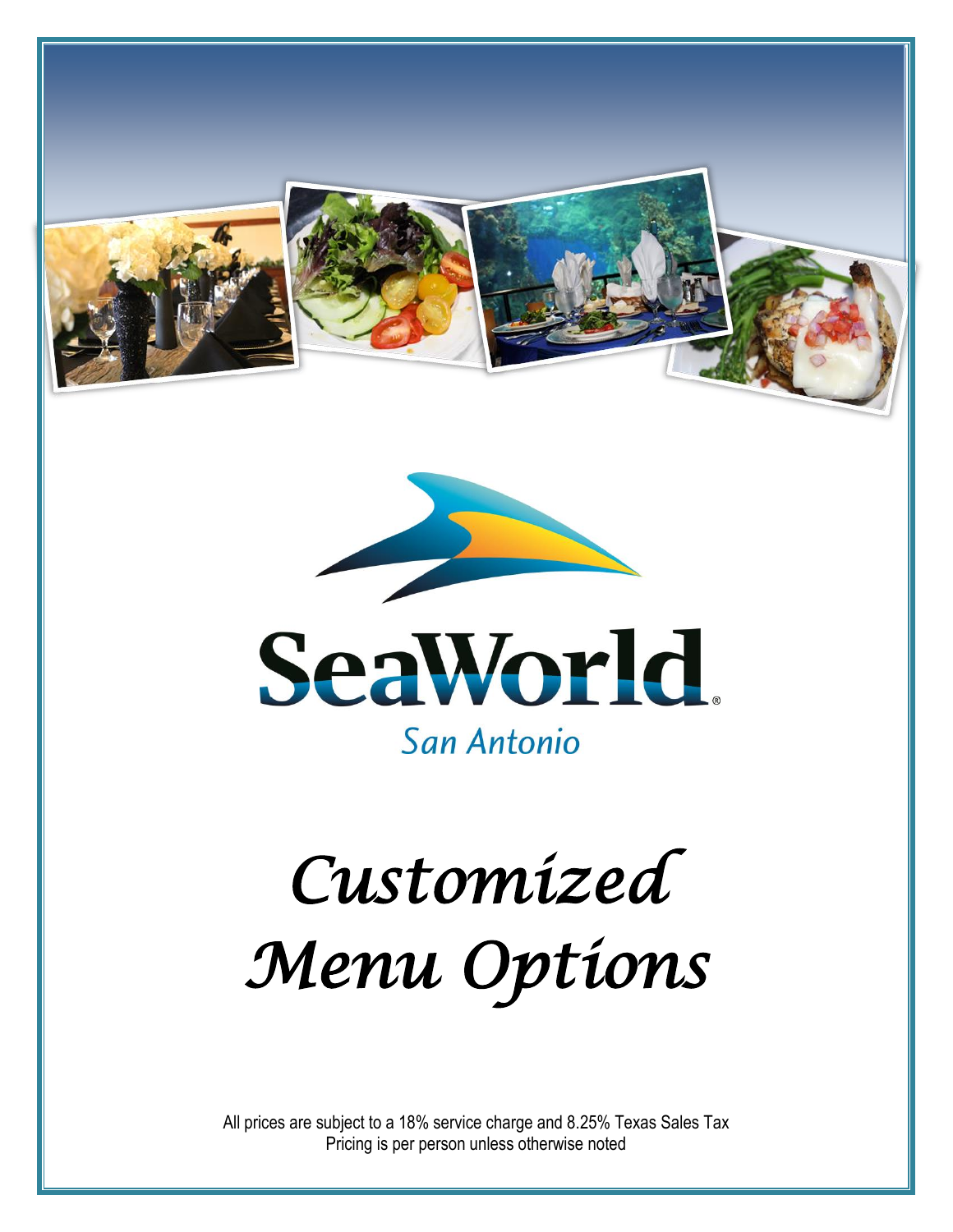## **Tier One Customized Menu**

*Choose one item from each category* 

**Salads**

Tomato-Cucumber Salad Pasta Salad

#### **Dressings**

Ranch Dressings Raspberry Vinaigrette Italian Dressing Balsamic Vinaigrette

#### **Sides (Choose 2)**

Garden Melody Glazed Carrots Steamed Broccoli Steamed Cauliflower Steamed Green Beans Rice Pilaf Roasted Potatoes Mashed Potatoes & Gravy Spaghetti & Marinara

#### **Proteins**

Sliced Inside Round Grilled Chicken Breast Roasted Chicken *Bone-in* Sliced Turkey Breast Smoked Turkey Breast BBQ Pulled Pork Sliced ham Roasted Pork Loin Smoked Pork Loin Tilapia **Catfish** 

#### **Sauces**

BBQ Sauce Béchamel Orange Glaze Chicken or Beef Gravy

#### **Desserts**

Carrot Cake Chocolate Cake Cheese Cake

**Bread** House Made Dinner Rolls

#### *\$34.95 per person*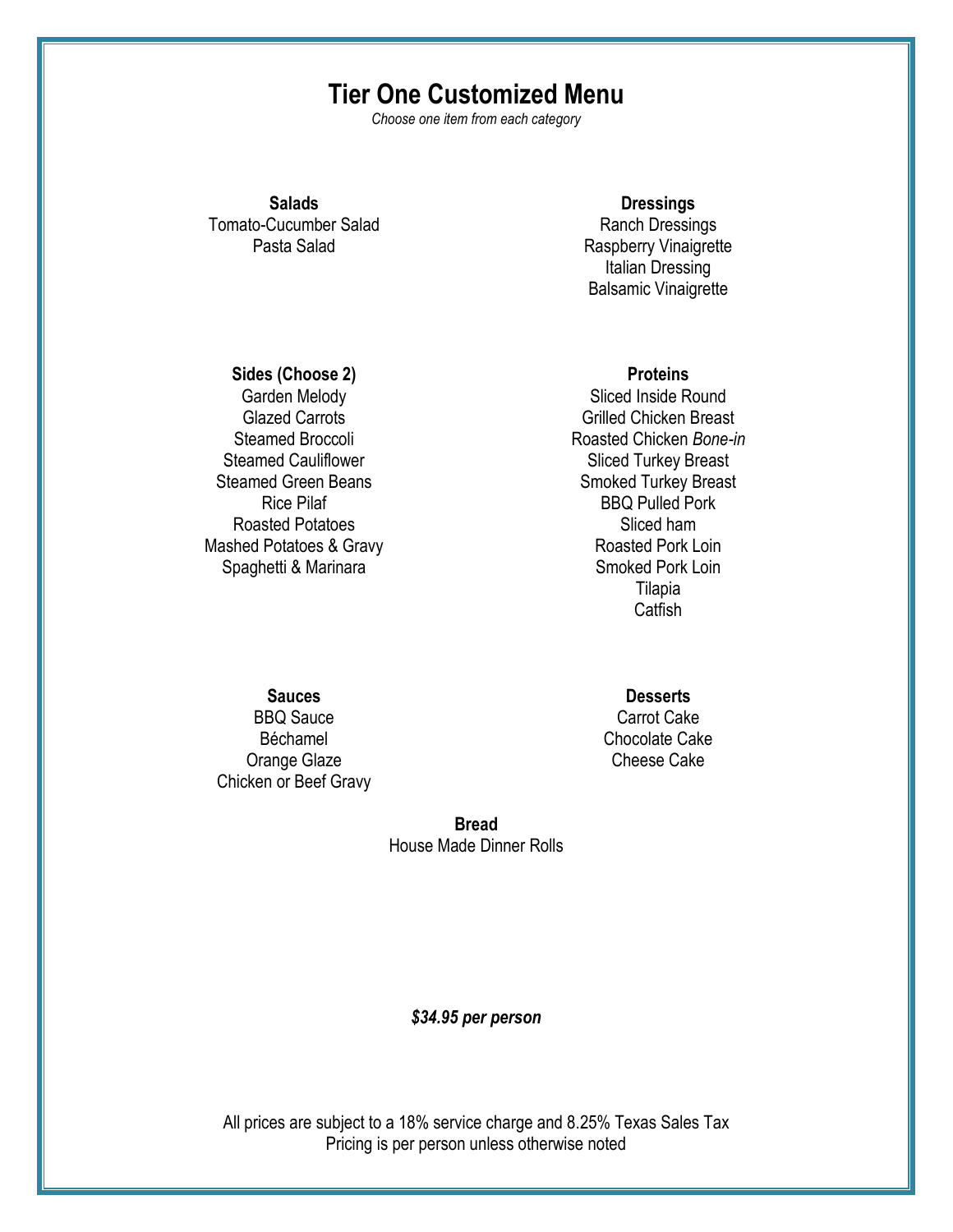## **Tier Two Customized Menu**

*Choose one item from each category* 

#### **Salads**

Tomato-Cucumber Salad Pasta Salad Field Greens Salad Cole Slaw Spinach Salad Caesar Salad

#### **Sides (Choose 2)**

Brussel Sprouts Green Beans with Bacon **Broccolini** Broccoli with Cheese Sauce Creamed Spinach Creamed Corn Bacon-Cheddar Mashed Potatoes Garlic-Parmesan Mashed Potatoes Roasted Yukon Gold Potatoes Garden Melody Glazed Carrots Steamed Broccoli Steamed Cauliflower Steamed Green Beans Rice Pilaf Roasted Potatoes Mashed Potatoes & Gravy Spaghetti & Marinara

#### **Dressings** Ranch Dressings Raspberry Vinaigrette Italian Dressing Balsamic Vinaigrette Caesar Dressing *Specific*

#### **Proteins (Choose 2)**

Brisket Smoked Chicken Breaded Parmesan Pork Chops Pork Back Ribs Pork Spare Ribs Salmon Mahi-Mahi Sliced Inside Round Grilled Chicken Breast Roasted Chicken *Bone-in* Sliced Turkey Breast Smoked Turkey Breast BBQ Pulled Pork Sliced ham Roasted Pork Loin Smoked Pork Loin Tilapia **Catfish** 

#### **Sauces**

Vera Cruz Basil Cream BBQ Sauce Béchamel Orange Glaze Chicken or Beef Gravy

#### **Desserts**

Bread Pudding Fruit Cobbler Carrot Cake Chocolate Cake Cheese Cake**\*** *\*Chocolate, Cherry, Apple or Raspberry topping*

**Bread** House Made Dinner Rolls Bread Sticks

#### *\$45.95 per person*